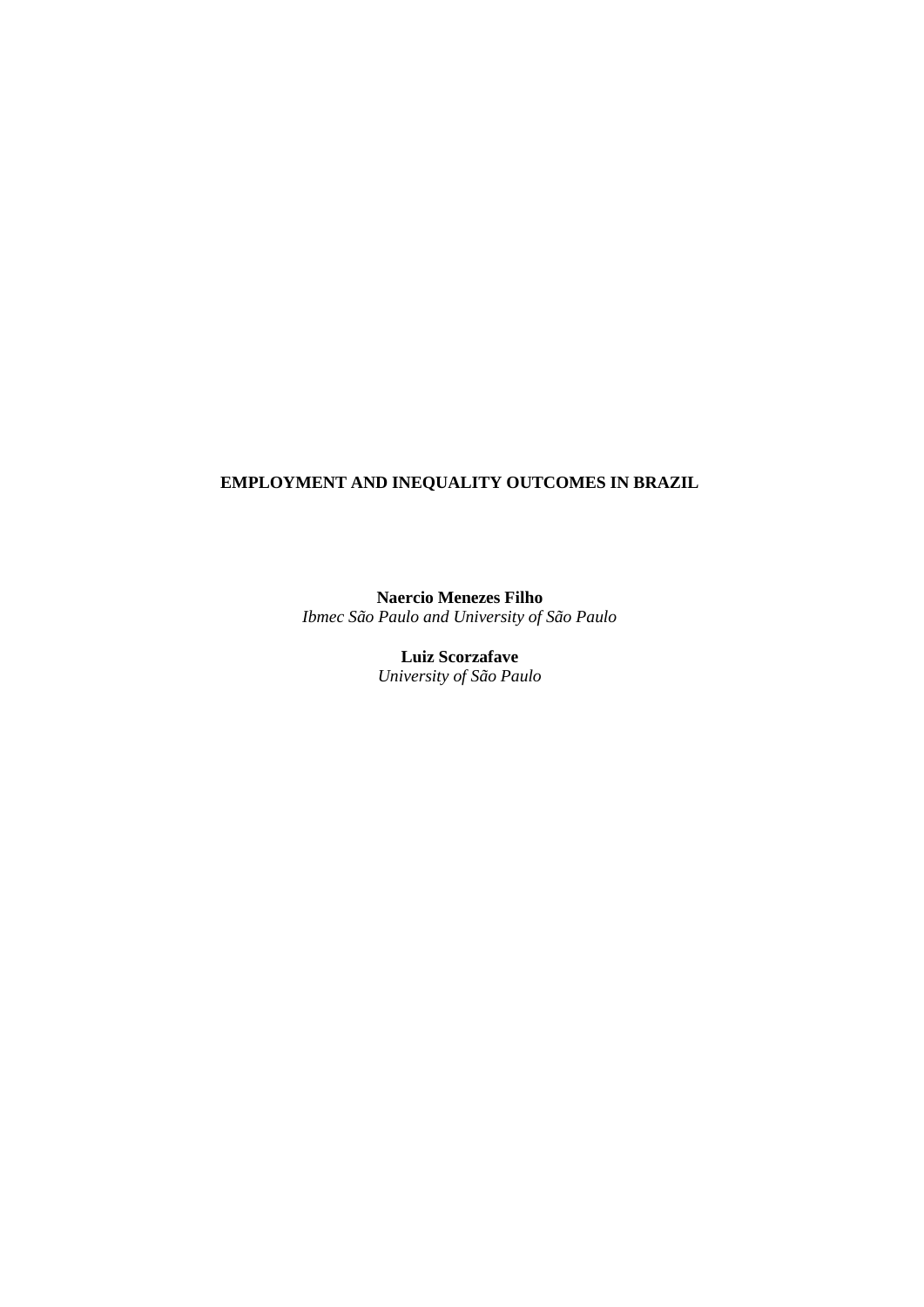# **TABLE OF CONTENTS**

| 4.1 International economic crisis: what's happening with Brazilian labour market and what can be |  |
|--------------------------------------------------------------------------------------------------|--|
|                                                                                                  |  |
|                                                                                                  |  |
|                                                                                                  |  |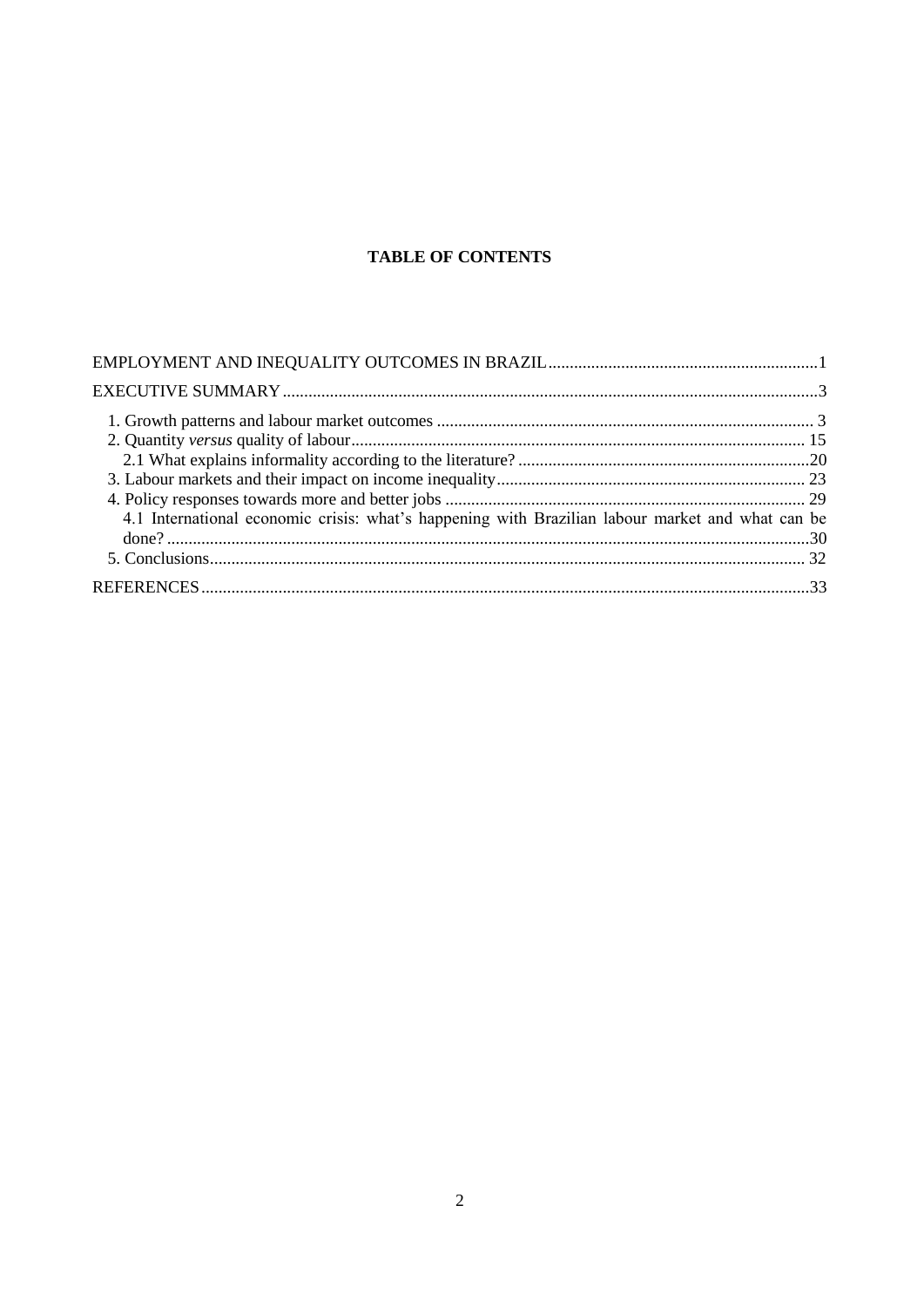## **EXECUTIVE SUMMARY**

After a couple of decades with very volatile macroeconomic conditions and high levels of inequality, growth in the new century in Brazil has been able to generate jobs at an increasing rate. This has led to a decline in unemployment and in informality, despite an increasing labour force participation rate. The increasing human capital accumulation, coupled with the amplification of conditional cash transfer programs, like *Bolsa-Familia*, has led to a steady fall in inequality, for the first time in decades. This evidence suggests that, after a period of adjustment to the trade liberalization and privatization reforms, Brazil has found a stable path of development. In order to continue in this positive path, despite the recent global economic crisis, Brazil has to continue expanding the education of its workforce, improve the *Bolsa-Família* program, so that the recipients can find a way out of poverty through participation in the labour market, and promote institutional reforms to speed up the process of creating new firms, reduce the tax burden levied on the small formal firms and speed up the labour market reforms to make the hiring of formal employees less expensive in Brazil.

## **1. Growth patterns and labour market outcomes**

What is the relationship between economic growth and labour market performance? The answer to this question involves different aspects. Not only is quantity of jobs created important, but also  $-$  and equally significant – their quality. A country that exhibits growth with job creation predominantly in informal sector is surely in a worst situation than a country that experiences the same growth process but creating mostly formal jobs. Even if the proportion of informal jobs is small, some specific population groups (women, rural population, low skilled workers etc.) can be overrepresented. Therefore, the task of understanding the impacts of growth patterns on employment should consider informality as well. In this section, we will present some stylized facts concerning growth and labour market performance in order to better understand the relationship between these phenomena in the Brazilian case.

In the last 25 years, Brazil has experienced a profusion of economic transformations. In terms of economic growth (Figure 1.1), the second half of the eighties and the early nineties were marked by unsuccessful heterodox economic plans that try to reduce inflation rates.<sup>1</sup> One of the collateral effects of these plans was the reduction of GDP growth rates. In 1992, for instance GDP fall 4%. It was only after 1994 that the country was successful in fighting hyperinflation and after that inflation rates stabilizes in relatively small levels (around 8% per year) with the well succeed *Plano Real*. The stabilization process can be seen as the seed that allowed recovery of economic growth in Brazil some years later. However, between 1994 and 1999, economic growth exhibited a spasmodic behavior. The Brazilian fixed exchange rate regime did not accommodate the profusion of shocks in the second half of the nineties (Mexico crisis in 1995, Asian crisis in 1997 and Russian crisis in 1998). In 1999, Brazilian currency suffered a speculative attack and after that Central Bank leaved the exchange rate to float. In first years of new century, Brazil implemented an inflation target regime to handle with monetary policy and started to control public budget deficits. So, after a long period of economic stagnation, GDP growth rates started to rise at a sustainable path since 2004, reaching 6% in 2007.

l

<sup>1.</sup> Plano Cruzado, in 1986; Plano Cruzado II, also in 1986; Plano Bresser, in 1987; Plano Verão in 1989; Plano Collor I, in 1991 and, finally, Plano Collor II in 1992.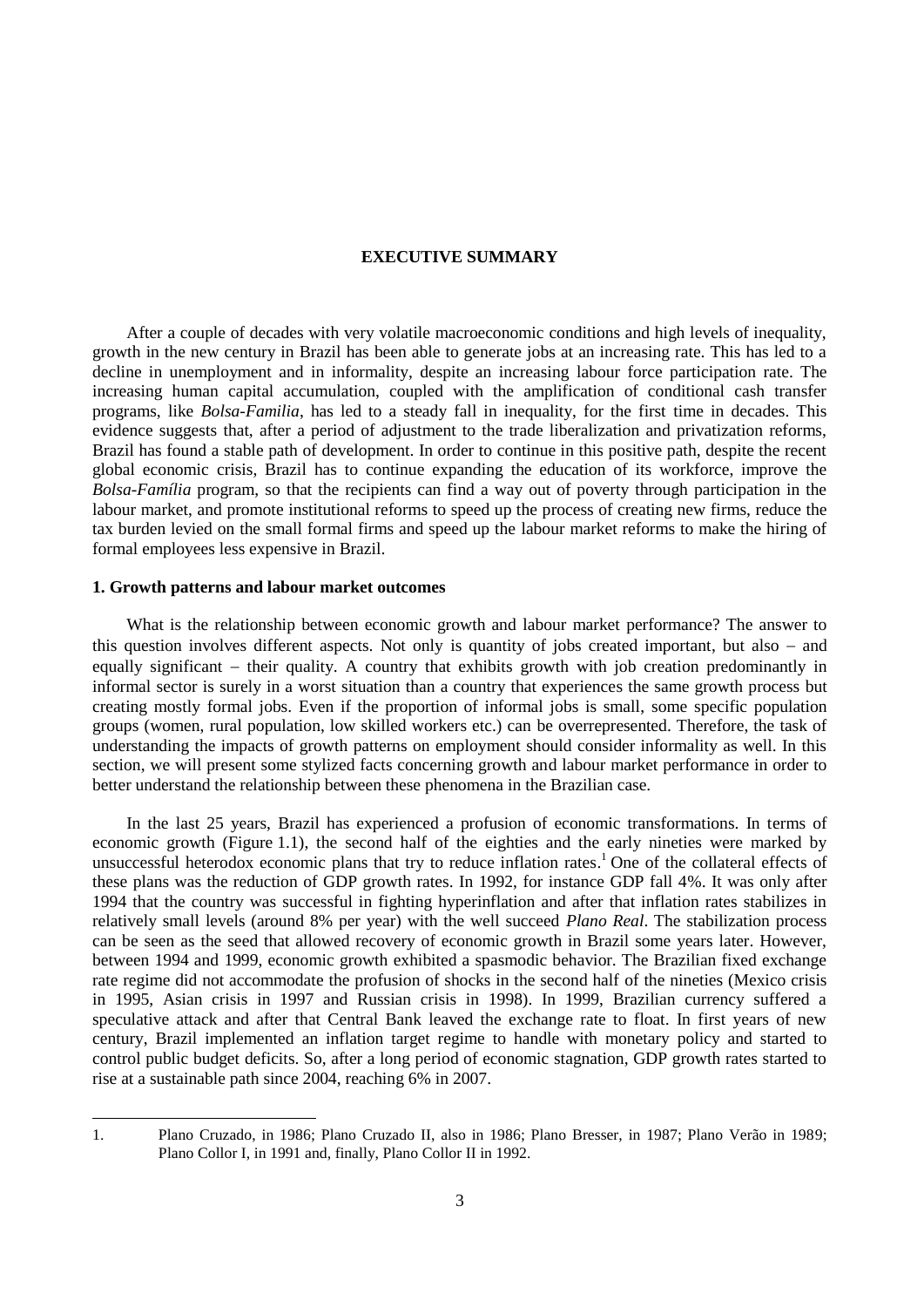#### Figure 1.1. **GDP growth rates, 1985-2007**



*Source*: IPEADATA.

Beyond the macroeconomic aspects discussed above, another important economic process that occurred in Brazil since the end of the eighties and affected labour market was trade liberalization. Menezes-Filho and Mundler (2007) analyzes the labour reallocation in response to this liberalization. They show that Brazil cuts substantially its tariffs, from 63% in 1986 to 15% in 1994. On the other hand, the share of displaced workers with no reallocation for four years rises from 13% to 22% in the same period. The authors argue that "labour is flowing away from comparative-advantage sectors and from exporters because their productivity increases faster than their production so that output shifts to more productive firms while labour does not" (Menezes-Filho and Mundler, 2007). The workers of comparative advantage sectors have flown mainly into informal or self-employment sector. So, as the authors conclude, "comparative-advantage industries and exporters impede, rather than foster, the formal-sector labour reallocations needed to absorb workers after trade-induced displacements".

The results above shed light in the importance of a deep understanding of the consequences of openness and growth in labour market. In order to shed light over this question, it is necessary to analyze how the labour market as a whole evolved during the period 1985-2007 in Brazil. The importance of studying Brazilian labour market since the middle of the eighties is related to the fact that the first movements in direction of a more opened economy in Brazil begun in 1988 and were widened after 1991. In this section, the following indicators are discussed: labour force participation rate, unemployment rate, job creation, job destruction and composition of labour force.

Figure 1.2 presents labour force participation rate since 1985 in Brazil for people between 15 and 65 years old. Although it shows an unexpected drop in the rate in 1996, it exhibits a sustainable growth over the period, reaching 70.6% in 2007 (similar to the OECD average). This figure demonstrates that the profusion of economic phenomena listed above did not affect the evolution of participation rates, at least at the aggregated level.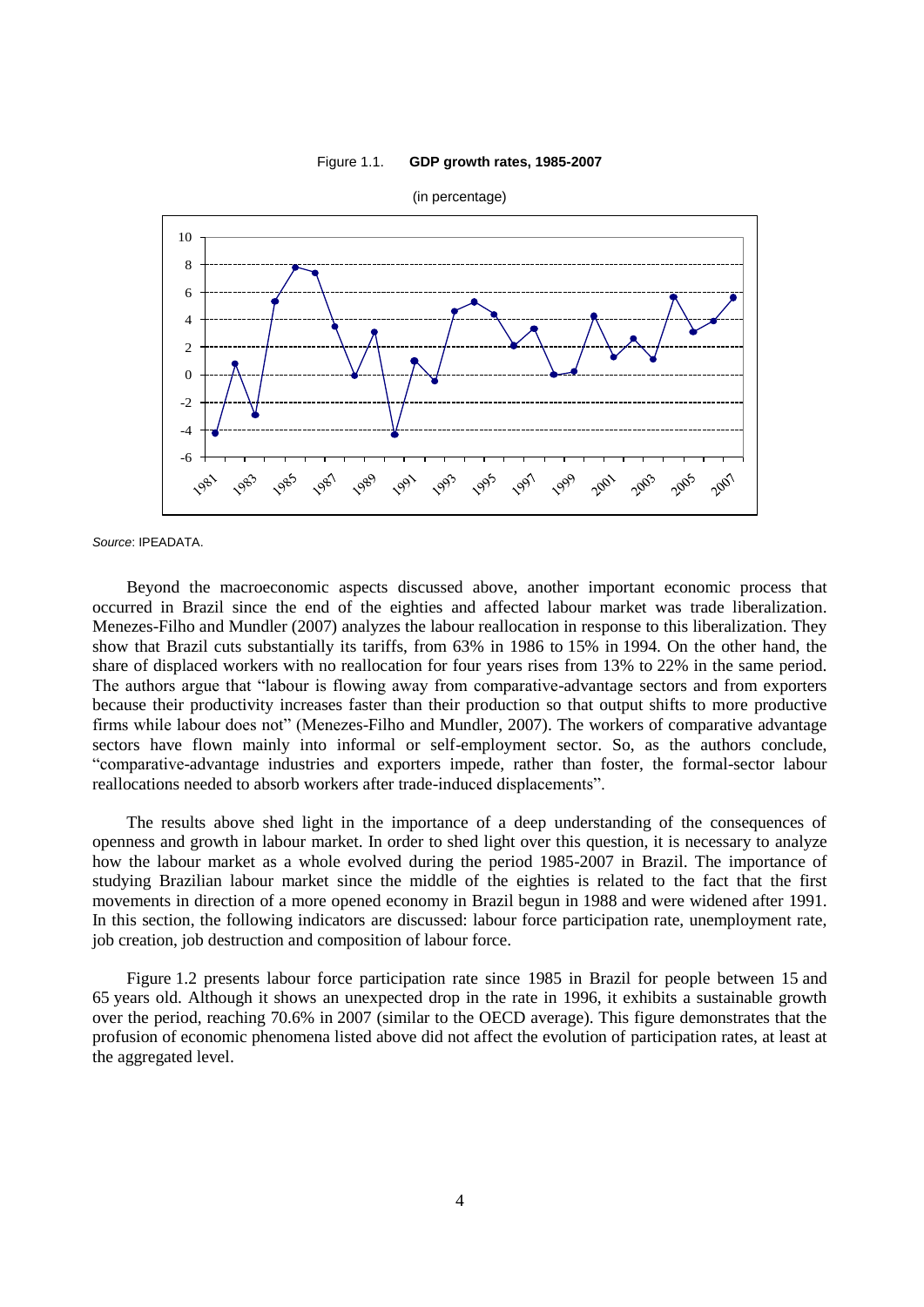

Figure 1.2. **Labour force participation rate, 1985-2007**

If the numbers of participation rate demonstrate that on the supply side there was a continuous movement into the labour market, the figure concerning unemployment shows that this movement did not find a correspondence in the demand side of the labour market. Since 1985, there was an almost uninterrupted increase in unemployment in Brazil, from 4.0% in 1985 to 10.5% in 2004. It is clear that the spasmodic GDP growth process contributed to this unemployment path. In fact, labour demand did not grow at a quickly enough path to absorb the labour supply inflow. It is only after 2004, when GDP growth recovered a sustainable path that unemployment rates started to fall in a consistent way, although in 2007 it reached 9%, a high rate for Brazilian historical profile. Data from metropolitan regions for 2008 (*Pesquisa Mensal de Emprego*), although using a slightly different methodology, indicates that unemployment continued to fall between 2007 and 2008, at least until September, when it starts to rise, reflecting the world crisis.





*Source*: Pesquisa Nacional por Amostra de Domicílios (PNAD), 1985-2007.

*Source:* Pesquisa Nacional por Amostra de Domicílios, 1985-2007.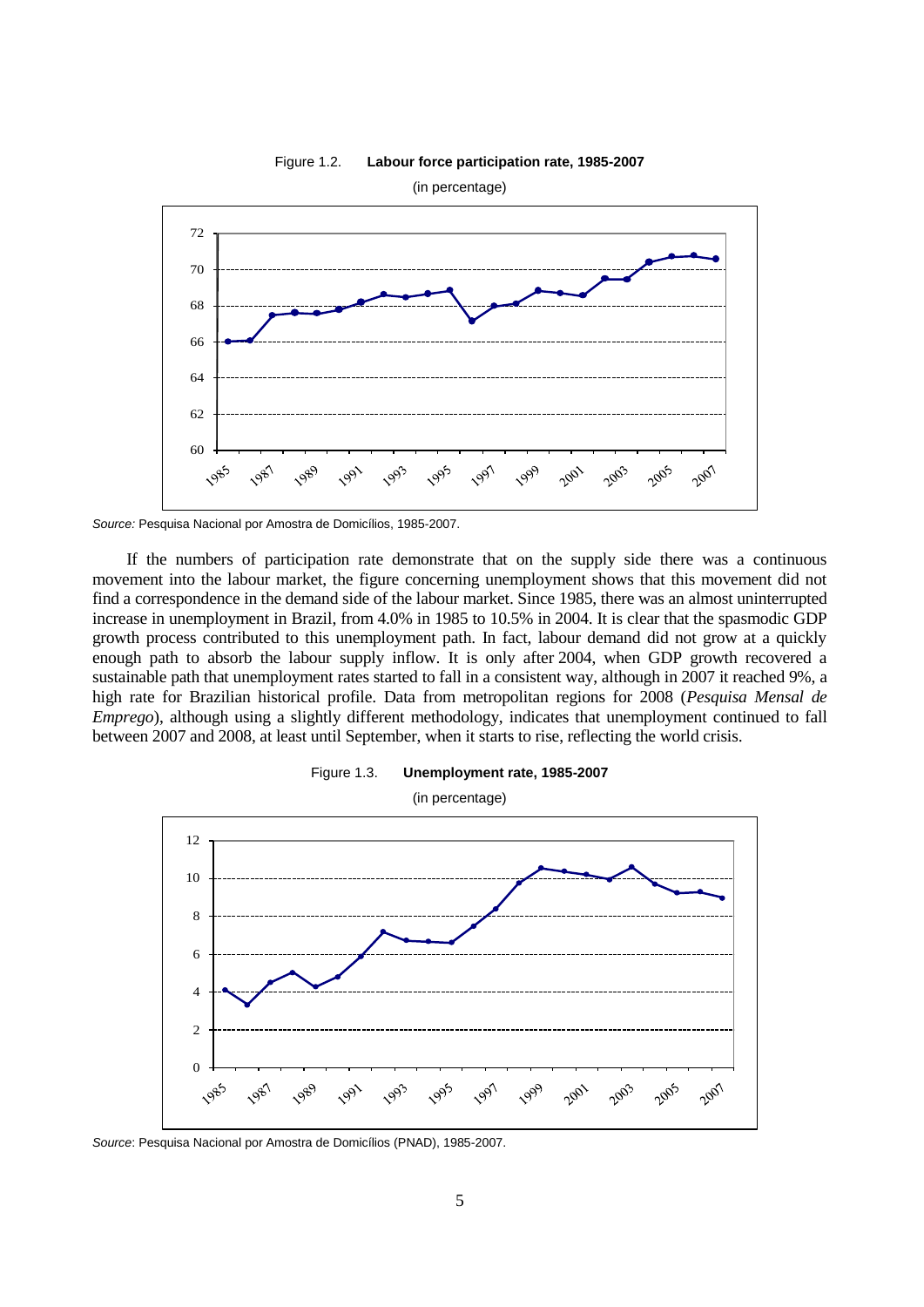In fact, the recent fall in unemployment rates and recovery in growth is consistent with the results of Menezes-Filho and Scorzafave (2007). Table 1.1 shows that between 1985 and 1989, both GDP and employment have grown about 11% over the period. However, between 1989 and 2000, while employment increased only 15%, GDP rose 24.4%. Finally, in the period 2000-2004 jobs were created at 50% faster rate than GDP growth. Although different sub periods do not exhibit the same patterns, in the period as a whole both variables have a similar variation.

|           | Employment | <b>GDP</b> | Employment/GDP |
|-----------|------------|------------|----------------|
| 1985-1989 | 11.6       | 10.6       | 1.09           |
| 1989-2000 | 15.5       | 24.4       | 0.63           |
| 2000-2004 | 20.4       | 13.7       | 1.49           |
| 1985-2004 | 55.1       | 56.5       | 0.98           |

Table 1.1**. Real GDP and employment growth, 1985-2004**

*Source*: Menezes-Filho and Scorzafave (2007).

Menezes- Filho and Scorzafave (2007) also estimated the GDP-employment elasticity. In other words, how much employment changes in response to a 1% variation in GDP.<sup>2</sup> They found that short run elasticity's were small. For example, in the period as a whole, it was 0.171. That is, a 10% GDP growth leads to a job growth of 1.7% in the same year. However, the long run impacts were much higher. In the period 1985-1998, the long run elasticity was 1.451 and increased to 2.444 since 1999. So, the growth in employment is explained by the accumulation of GDP impacts along the time. And since 1999, economic conditions are adequate to transform GDP growth in new jobs at a more accelerated path, so that a 1% GDP growth provokes an increase of 2.4% in employment generation. Some facts can explain this transformation: the consolidation of economic stabilization, with budget surplus and inflation rates converging to low levels and the adoption of a floating exchange rate that allowed a strong increase in exports since 2000 contributing to employment generation.

The process of job creation and destruction in the formal sector of the labour market also allows to better understand the evolution of the Brazilian labour market. Figure 1.4 shows that between 1985 and 1999, the formal sector created roughly 11 million of jobs per year and destroyed about 10.3 million, resulting in a net creation of 700,000 jobs in the period. Since 2000, there has been a continuous growth in both job creation and destruction, reaching 20 million and 16.5 million respectively. This process resulted in a raising net creation from 1 million jobs in 1999 to 3.5 million in 2007. Note that timing of this movement coincides with falling unemployment rates. Comparing figures 1.3 and 1.4, it seems that the jobs created in formal sector are being occupied, at least partly, by unemployed people.

l 2. The authors have used a panel data for Brazilian states and have adopted a lagged dependent variable model:  $L_{it} = \alpha_i + \beta GDP_{it} + \theta L_{it-1} + u_{it}$ , where L is employment and u is a random error. In this specification, the presence of the lagged dependent variable introduces a difference between short run elasticity, β, and long run elasticity, β/(1-θ). This happens because a 1% growth in GDP today affects employment at present but also in the future. The higher θ, the more pronounced it will be long run effect of growth over employment.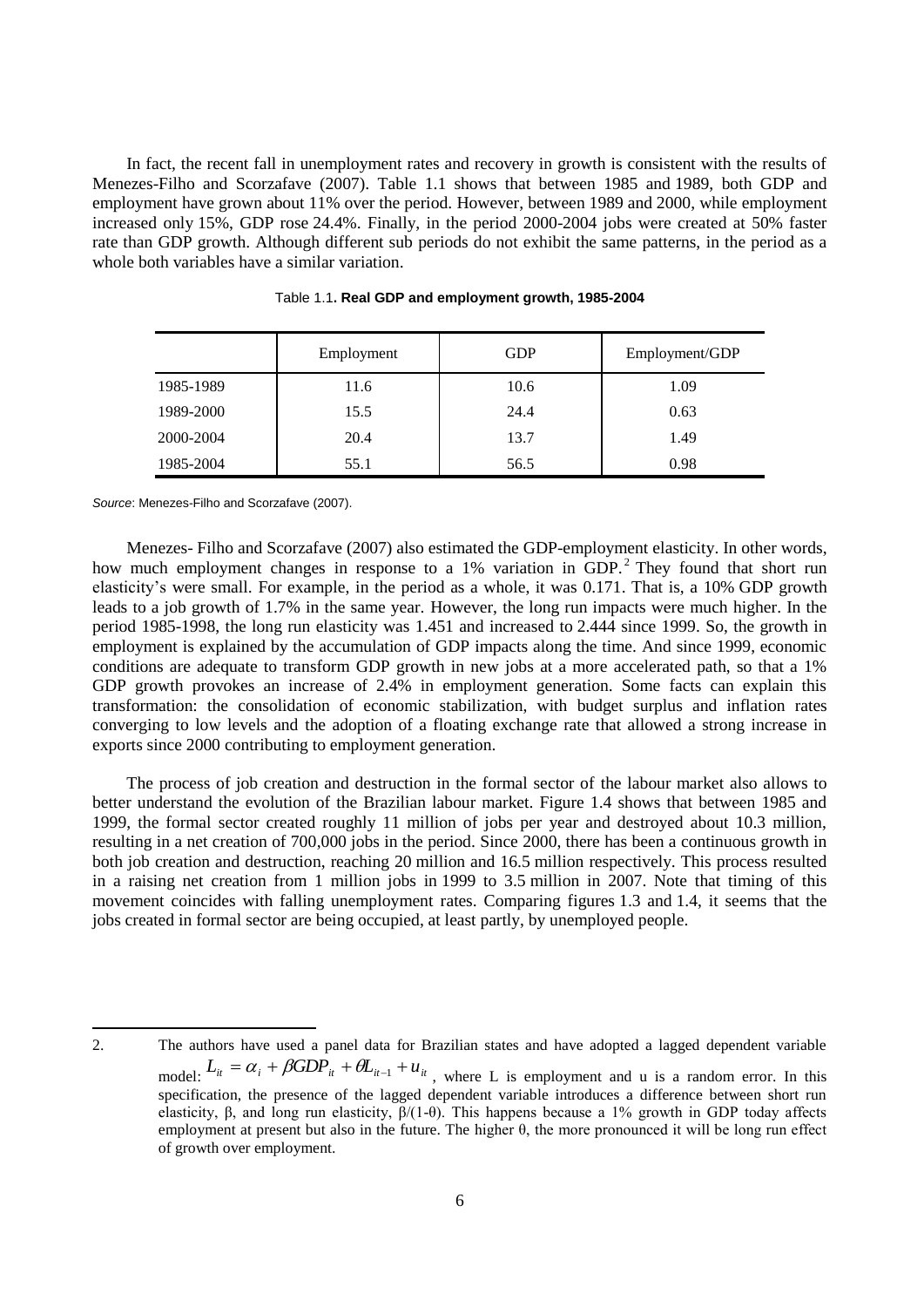

Figure 1.4. **Job creation and destruction, 1985-2007**

*Source*: Relação Anual de Informações Sociais (RAIS), 1985-2007.

These results allow to conclude that trade reform of the early nineties in Brazil did not translate immediately into job creation. There is a considerable time span between the reform and the recovery of job creation and the fall in unemployment. Some authors argue that Brazilian economy suffered from a "productivity shock" that raised unemployment in a first moment, when firms had to adjust costs in order to gain competitiveness, but allowed the recovery of output growth and job creation in a more robust way some years later.

Although this overview shows interesting stylized facts about Brazilian economy and, particularly, its labour market, it is clearly insufficient to a better understanding of all consequences of economic transformations in Brazilian economy in the last 25 years. Different groups can be affected in a different way. So, it is important to understand the behaviour of different groups in the labour market. For instance, the unemployment rate could be falling more among college educated people than among illiterates. In order to answer these questions some statistics disaggregated by age, education, gender and activity are presented.

The results of labour force participation rate disaggregated by gender shows that men and women's participation evolved in different ways. While men exhibited a fall in participation from 90% in 1985 to about 83% since 2000 (and stayed around that level afterwards), women have been continuously increasing their engagement into the labour market. From a rate of 44% in 1985, their participation reached 59% in 2007 (just 2 percentage points below the OECD average). Scorzafave and Menezes-Filho (2001) shows that this process is generalized, occurring among more educated women, but also amongst the less qualified. Another interesting result is that a large part of this growth is due to new generations of women that are more engaged in the labour market than their mothers. Both household heads and spouses entered the labour market, but women with children did not show the same growth in participation, because they do not have access to child care, since they are predominantly poor.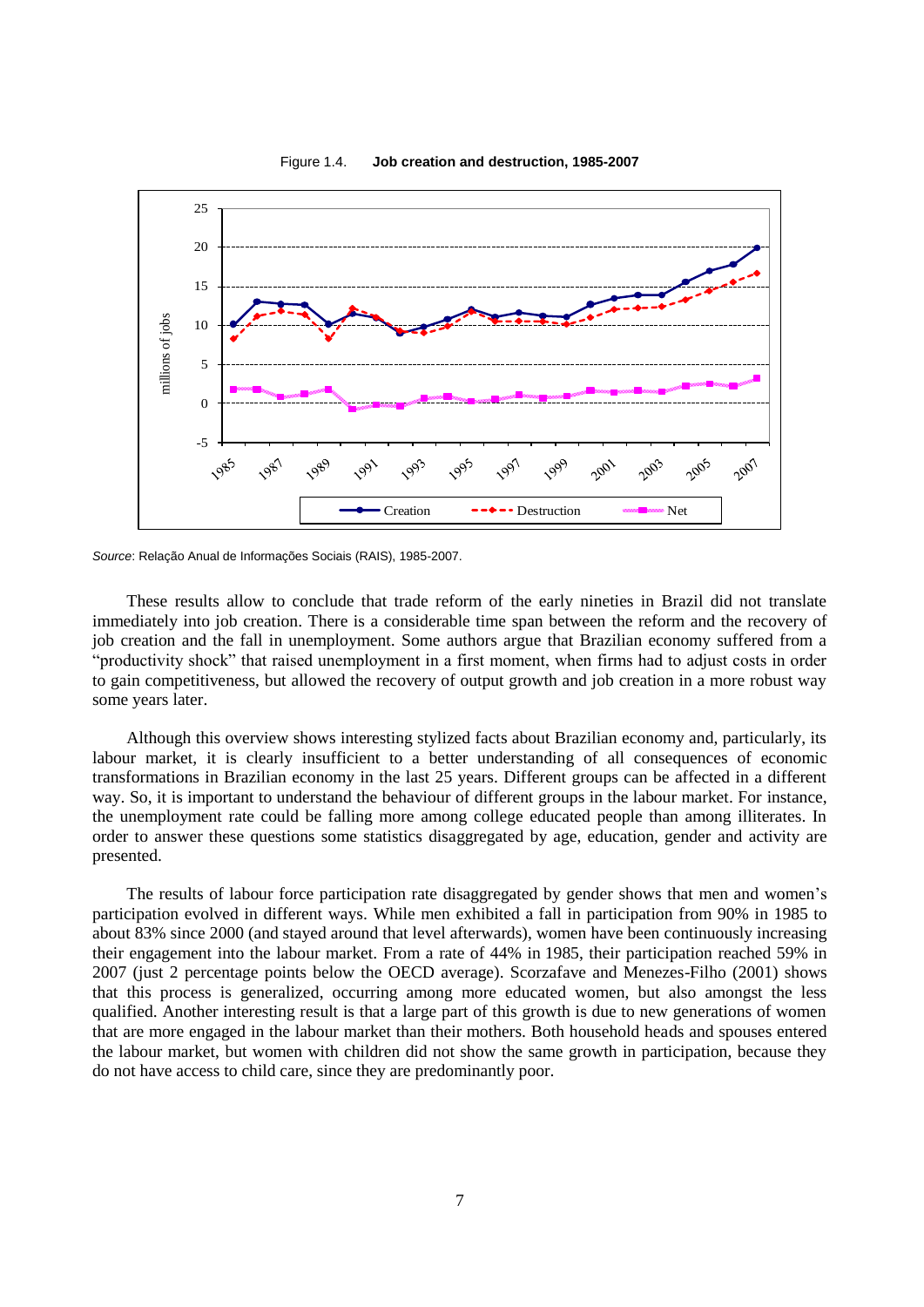



*Source*: Pesquisa Nacional por Amostra de Domicílios (PNAD), 1985-2007.

In order to show the evolution of participation rate by educational groups, the sample is split into four groups: up to 3 years of schooling; 4 to 7 years; 8 to 11 and 12 or more years. There are significant differences among educational categories, with the less educated having the smaller participation rates. On the other hand, people with at least one year of college exhibits 85% of participation. Another interesting aspect of this figure is the evolution over time. While for the most educated and for those with 4 to 7 years of schooling the participation rates are pretty stable, the two other groups show distinctive profiles. The less educated are suffering a fall in participation rate since 1999, while those with 8 to 11 years of schooling are engaging more in the labour market, with rates having increased 5 percentage points since 1985.





(in percentage by years of schooling)

*Source*: Pesquisa Nacional por Amostra de Domicílios (PNAD), 1985-2007.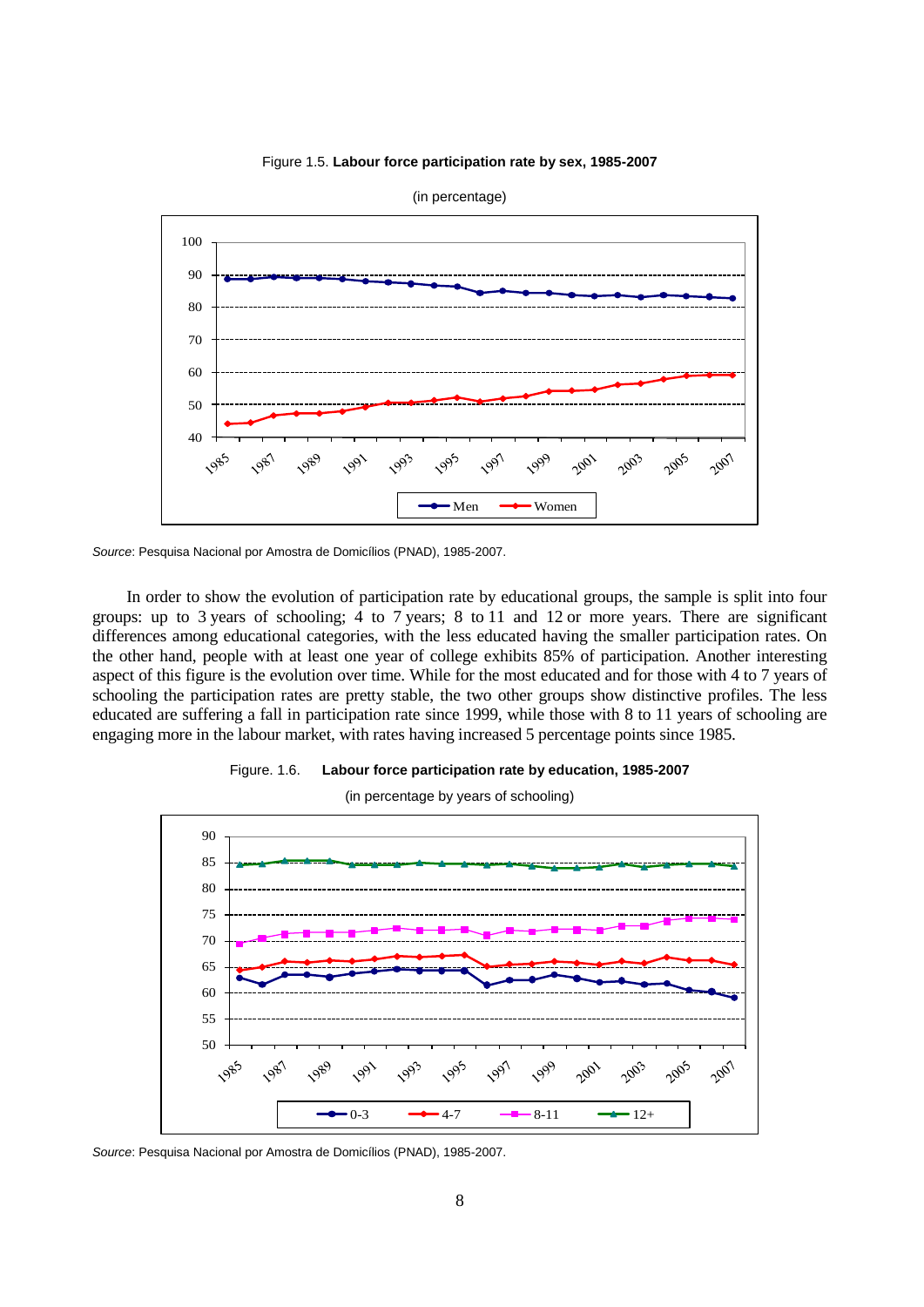Figure 1.7 shows that the educational composition of labour force in Brazil has been changing quickly. In 1985, those with up to 3 years of schooling were the larger group in the labour market and people with 8 to 11 years of schooling were only the third largest. However, over the last 20 years there has been an inversion of these numbers and in 2007 those with 8 to 11 years of schooling represent more than 44% of Brazilian labour force. The rising participation rate of this group and the growing number of people belonging to it explains the huge rise in unemployment rate among this group over the nineties. These facts suggest that supply side is also very important to understand the dynamics of labour market in Brazilian case. Finally, a positive aspect is the continuous growth in the proportion of labour force with at least 12 years of schooling, although still less than 20% of the labour force had this schooling level in 2007.

## Figure.1.7. **Labour force composition by education, 1985-2007**



(in percentage by years of schooling)

*Source*: Pesquisa Nacional por Amostra de Domicílios (PNAD), 1985-2007

Concerning the figures of participation rates for different age groups, again, there are different patterns across groups. While prime age people had a continuous growth in participation rates, reaching 80% in 2007, young people's rates decreased between 1985 and 1996 and after that, stabilized around 60%. One explanation for this is the increasing number of young people who now spend more years at school, delaying their entrance into the labour market.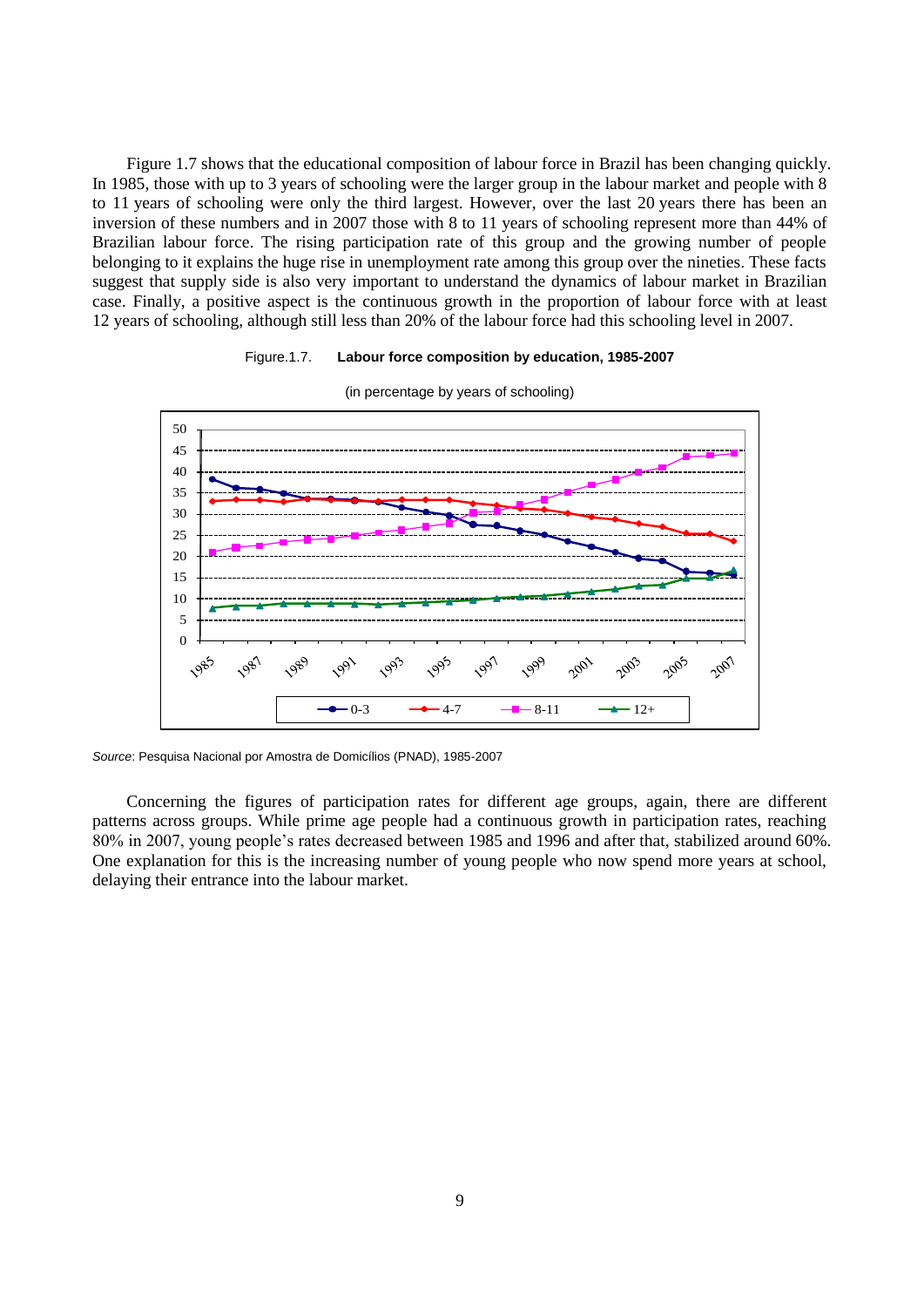



*Source*: Pesquisa Nacional por Amostra de Domicílios (PNAD), 1985-2007.

This movement among young people is confirmed when analyzing the composition of the labour force according to age groups. While the proportion of young people has fallen over the period, reaching 20% in 2007, the other groups increased their participation. Demographic factors, as the ageing of Brazilian population, explain part of this evolution, but the higher attachment of young people to school is also important.



(in percentage)



*Source*: Pesquisa Nacional por Amostra de Domicílios (PNAD), 1985-2007.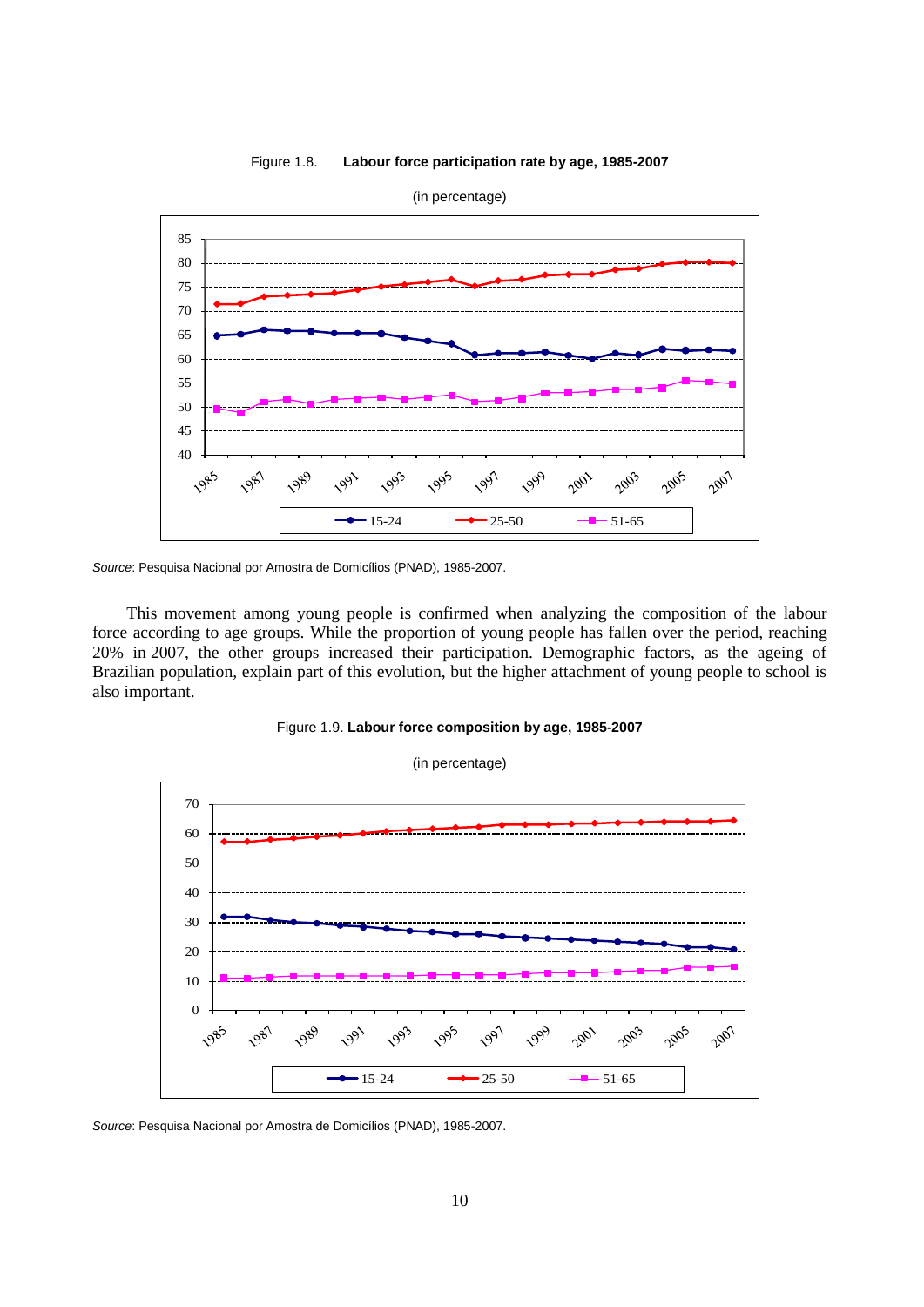The figures of unemployment disaggregated by gender shows that women were more affected by the unemployment growth than men. Although women have always exhibited higher unemployment rates than men, the difference between the groups started to rise just after 1990. This is evidence that the openness process of Brazilian economy affected men and women in different ways. Even in recent years, when unemployment has decreased, the difference between men and women remains at more than 5 percentage points.





(in percentage)

*Source*: Pesquisa Nacional por Amostra de Domicílios (PNAD), 1985-2007.



(in percentage by years of schooling)



*Source*: Pesquisa Nacional por Amostra de Domicílios (PNAD), 1985-2007.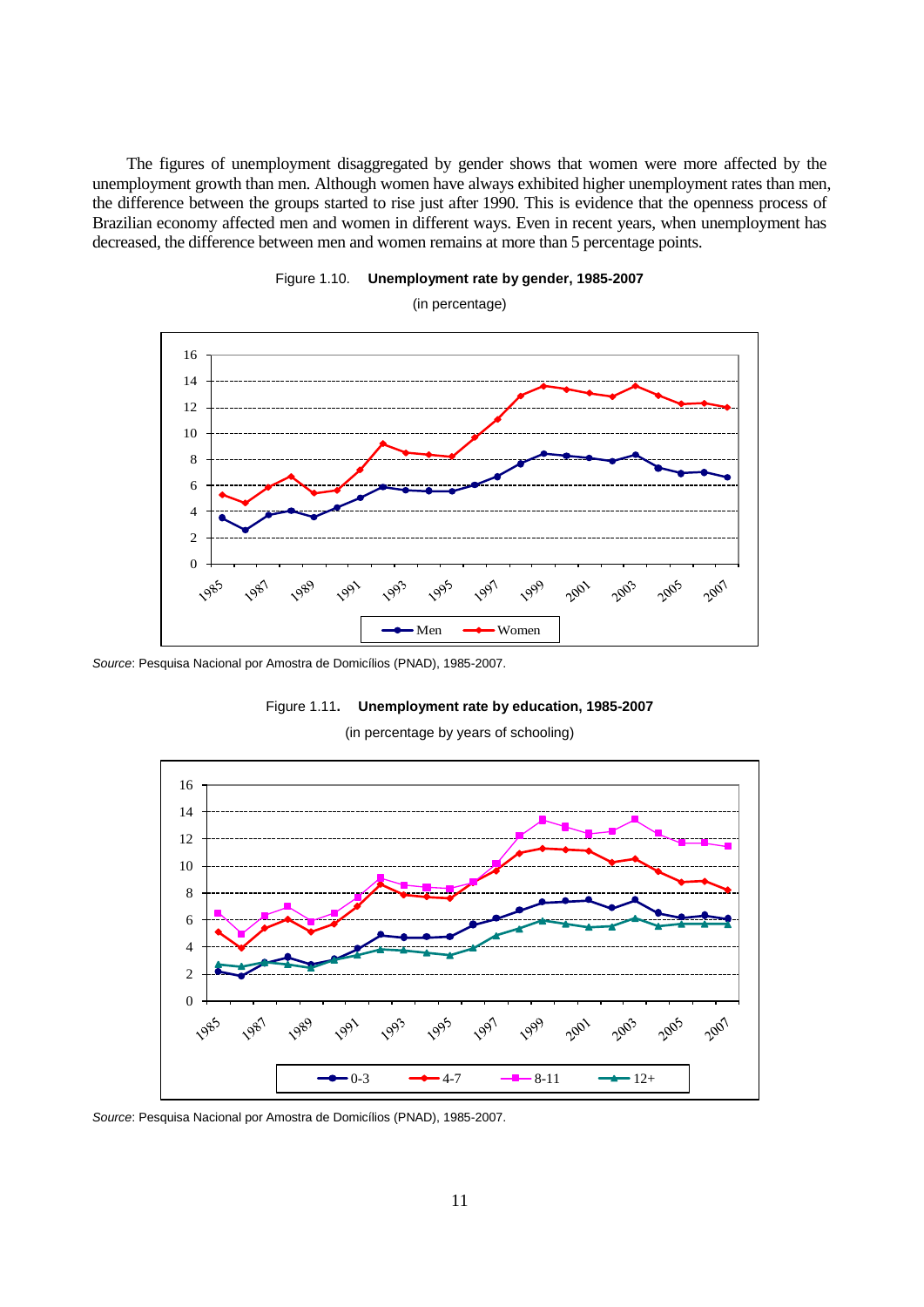The evolution of unemployment by education shows that all groups experienced a rise in unemployment. However, there are some disparities in profiles. The most affected groups were those with 4 to 11 years of schooling, exactly the biggest group. This provides some evidence that technological change and trade reforms affected this group adversely.

Analyzing the evolution of unemployment by age groups, a preoccupant fact is that young people are the most affected and after 1995 there is a strong growth in unemployment among them, reaching 20% in 1999 and maintaining this level since then. Another important aspect is that this age group is not benefiting from the recent drop in unemployment rates in Brazil. So, this group should be looked with attention.





*Source*: Pesquisa Nacional por Amostra de Domicílios (PNAD), 1985-2007.

The process of technological transformation and trade reforms has also affected activity sectors (industry, services, agriculture) in different ways. In the next figures, job creation and destruction in these three sectors of economic activity are presented. Industry has destroyed employment just after the trade reform of the early nineties. Between 1990 and 1992, more than 1.5 million industrial jobs were destroyed in Brazil. On the other hand, agriculture was less affected in this period, creating more than 0.5 million jobs. These years were not positive for services either with the sector losing more than 0.15 million jobs.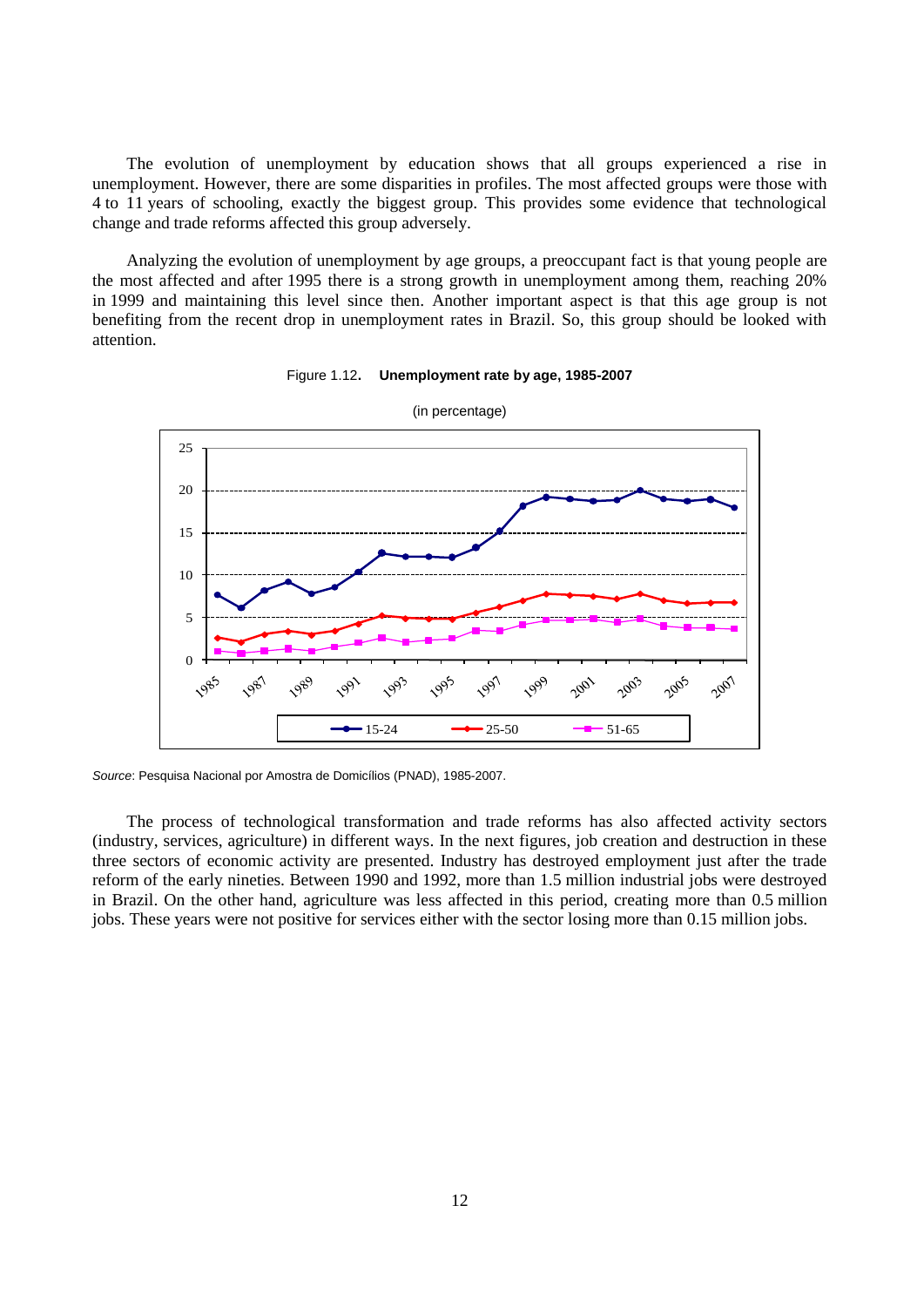

Figure 1.13. **Job creation and destruction in agriculture. 1985-2007**

*Source*: Relação Anual de Informações Sociais (RAIS), 1985-2007.





*Source*: Relação Anual de Informações Sociais (RAIS), 1985-2007.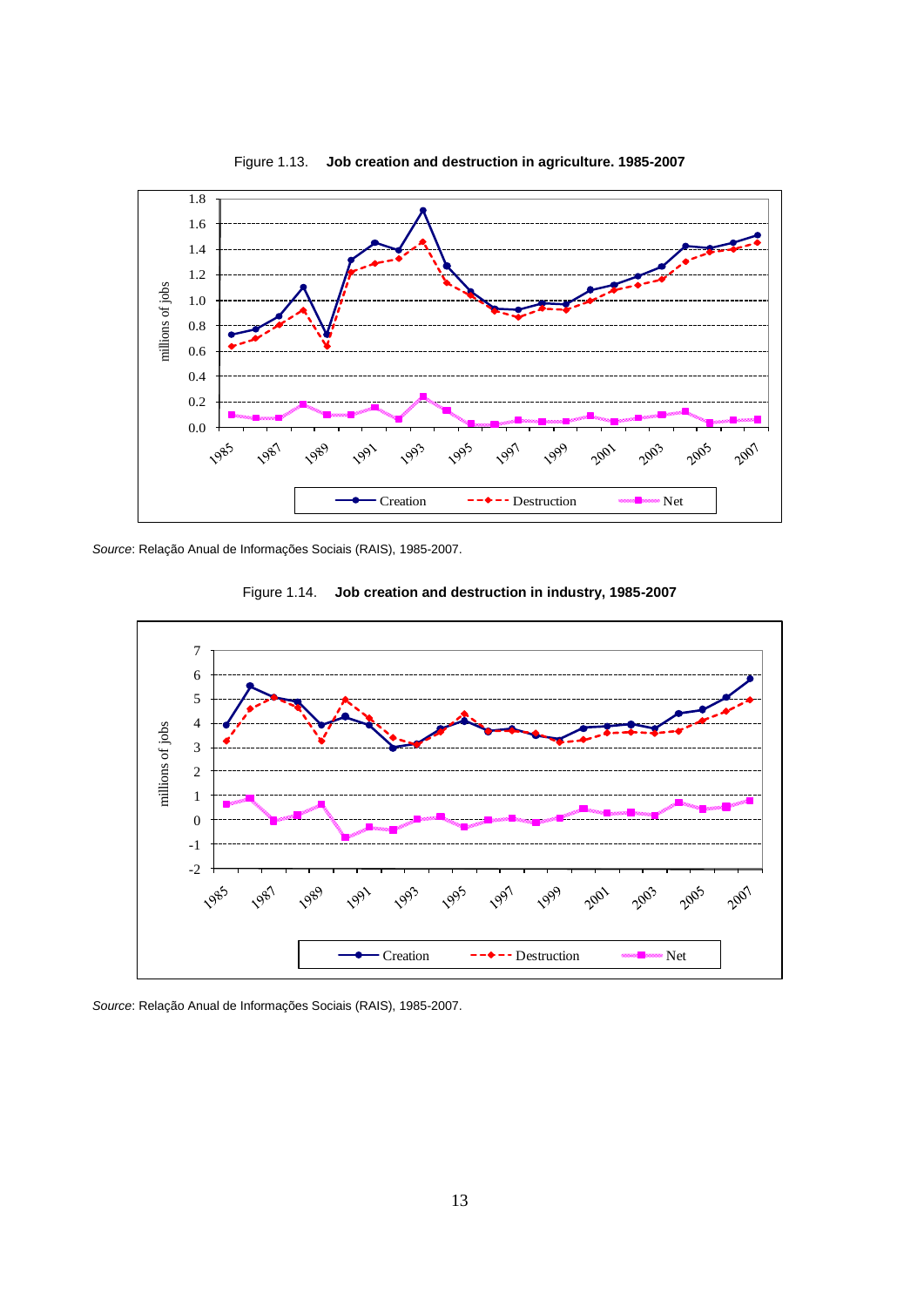

Figure 1.15. **Job creation and destruction in services, 1985-2007**

l

These figures clearly point to a very difficult situation for workers in the early nineties. Although the trade reform can be partially responsible for these facts, this period is marked by a recession and by a failed inflation stabilization plan (*Plano Collor*) that contributed to increase the uncertainty in Brazilian economy. The period 1993-1999 is marked by the stagnation in formal industrial employment, with enterprises reducing costs and eliminating jobs in order to fight for the Brazilian markets, opened by the tariff reduction after 1990. This process was long and painful for many industrial sectors that were protected against competition until 1990 and in two or three years have to revolutionize their production practices to survive. But not all industrial sectors were successful in this task. Textile industry, for example, exhibits a drastic decrease in the mid-1990´s eliminating more than 220,000 jobs between 1990 and 1998 (27% of the existing jobs in 1990).

The positive aspect of this process can be seen after 1999. With a stable macroeconomic situation (inflation under control, floating exchange rate, inflation target, budget surplus), Brazil could, finally, benefit from the openness process. After 1999, job creation raised gradually, including the industrial sector, but mainly in services. Therefore, trade reform can be seen as a necessary condition to the recovery of employment in recent years in Brazil.

To end this overview of Brazilian labour market, the composition of the labour force by sector of economic activity is presented in Figure 1.16. In the last 25 years, services have gained weight in Brazilian labour market, reaching more than 60% of the labour force in 2007. On the other hand, agriculture has continuously lost jobs, although the agriculture production in Brazil has increased in the period.<sup>3</sup> In this sector it is clear the effect of productivity gains that arise after trade openness process together with credit policy and investments in research in agricultural products. All these factors have allowed an increase in productivity.

*Source*: Relação Anual de Informações Sociais (RAIS), 1985-2007.

<sup>3.</sup> In 1985/1986, Brazil produced 58.1 million tons of crop grains, while in 2006/2007, it produced 133 million tons.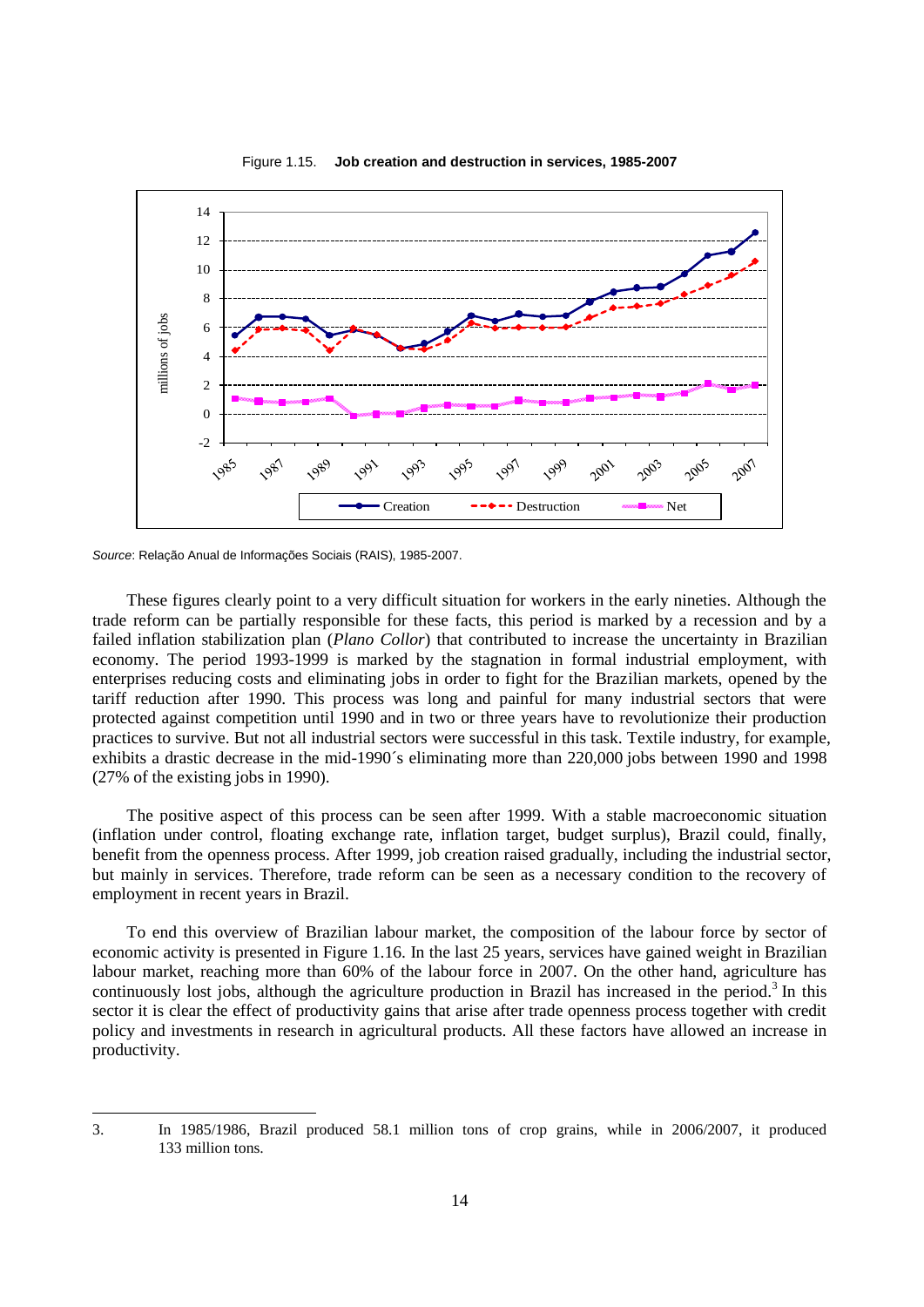

Figure 1.16. **Labour force composition by activity sector, 1985-2007**

*Source*: Pesquisa Nacional por Amostra de Domicílios (PNAD), 1985-2007.

#### **2. Quantity** *versus* **quality of labour**

The previous section gave an overview of the last 20 years trends of Brazilian labour market, showing that different socioeconomic groups had very different behavior in terms of unemployment and labour force participation. Another important indicator, however, has been ignored up to now. In Brazil, informality is a very important aspect of labour market, as about 50% of workers belong to this sector. Therefore, this section will characterize informality in Brazil to understand which factors explain the persistence of informal employment. Moreover, the role of different public policies and institutional aspects that can be responsible for this high informality rate will be discussed.

Figure 2.1 presents the evolution of informality rate in Brazil since 1985. A worker is defined as informal if he works without a registered labour card, an instrument that documents the employer-employee relationship.

After falling in the eighties, informality started to increase in the nineties, mainly after 1996, reaching its maximum value in 1999 (53.4%). Since then, there is a reversal process that became stronger after 2002, when informality rate dropped 4 percentage points, reaching 47.5% of workers in 2007 (about 39 million workers).

It is interesting to note that in 1988 Brazil adopted a new Constitution that revised most labour regulations. Among the measures related to the labour market, it reduced the maximum working hours per week from 48 to 44 hours and increased the overtime premium from 20% to 50%. The new Constitution also modified the mandatory individual saving accounts system (*Fundo de Garantia por Tempo de Serviço*- FGTS) created in 1966. Prior to the reforms, the law required employers to deposit 8 percent of employees' wages in a worker-owned account. In case of separation, workers could withdraw the accumulated funds (plus the interest rate). In addition, if a firm initiated a separation it had to pay a penalty equivalent to 10 percent of the amount accumulated in the account. As part of the 1988 reform, this penalty was increased to 40 percent, raising considerably the cost of dismissing a worker" (Djankov and Ramalho, forthcoming). It is interesting to note that the inspection of Figure 2.1 do not indicate any strong adverse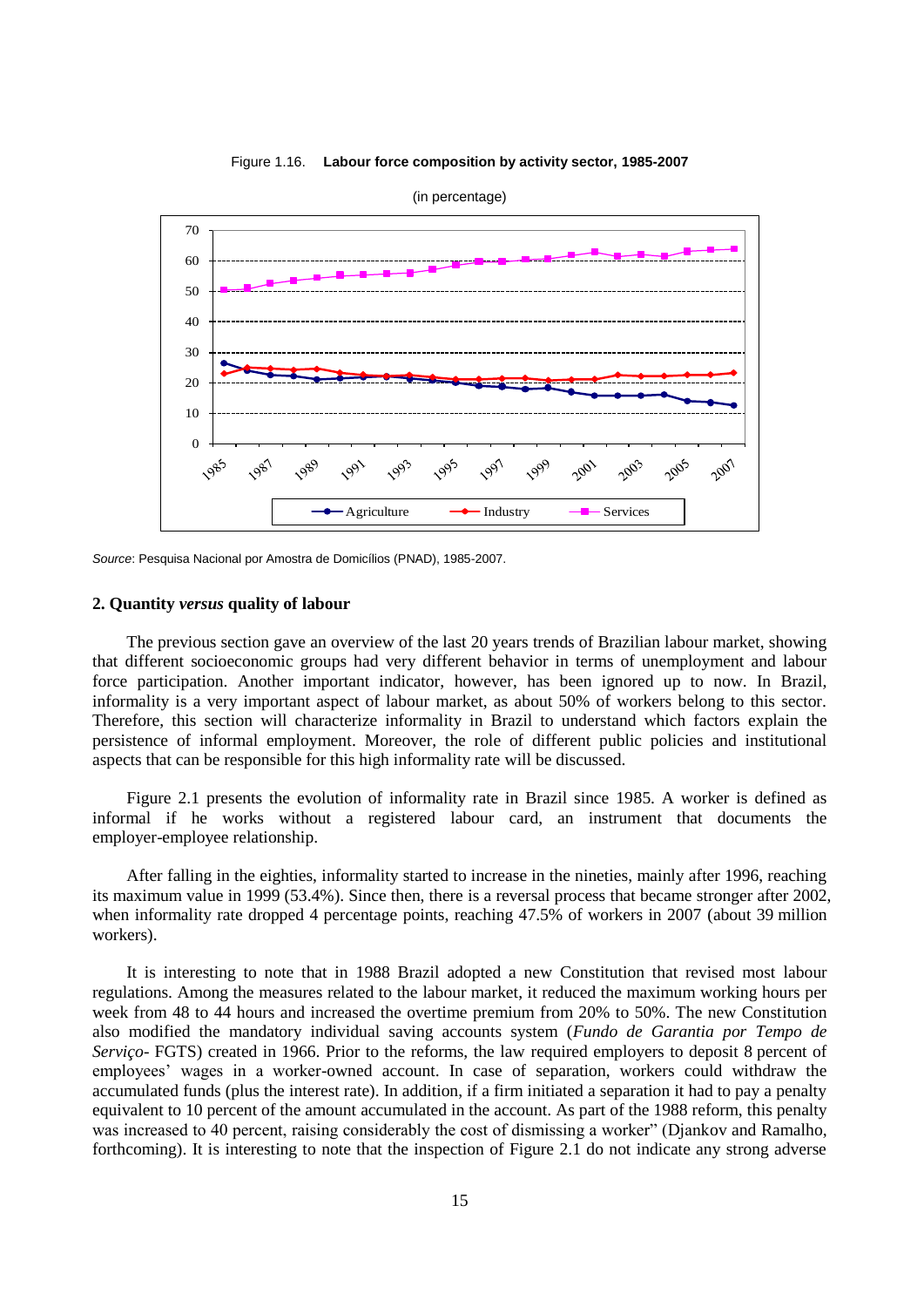effect of this changes on informality in Brazil. In fact, this confirms the result of Barros and Corseuil (2004), which do not find effects of new Brazilian Constitution on the informal sector.



Figure 2.1. **Informality rate, 1985-2007**

The aggregate informality rate masks different paths of different groups of workers. Therefore, for a complete understanding of the most affected groups by informality in the labour market, one needs to describe the informality rates by sex, education groups, age groups and sector of activity. In terms of gender, women are overrepresented in informal sector in Brazil. Moreover, while for men informality rose in the nineties and fell since then, for women there has been a continuous fall of about 10 percentage points between 1985 and 2007. The result of these different paths is that since 1998 male and female informality rates are similar.

These figures confirm that the growth recovery in Brazil contributed to decreasing informality, although it is still very high. So, as seen in the previous section, the growth process generated employments, reducing unemployment rates. But, equally important, recovery of growth generated jobs in the formal sector, a very positive aspect of the Brazilian recent evolution of its labour market. The equal incidence of informality among men and women in recent years is also a positive aspect as women are not being segregated to bad quality jobs.

*Source*: Pesquisa Nacional por Amostra de Domicílios (PNAD), 1985-2007.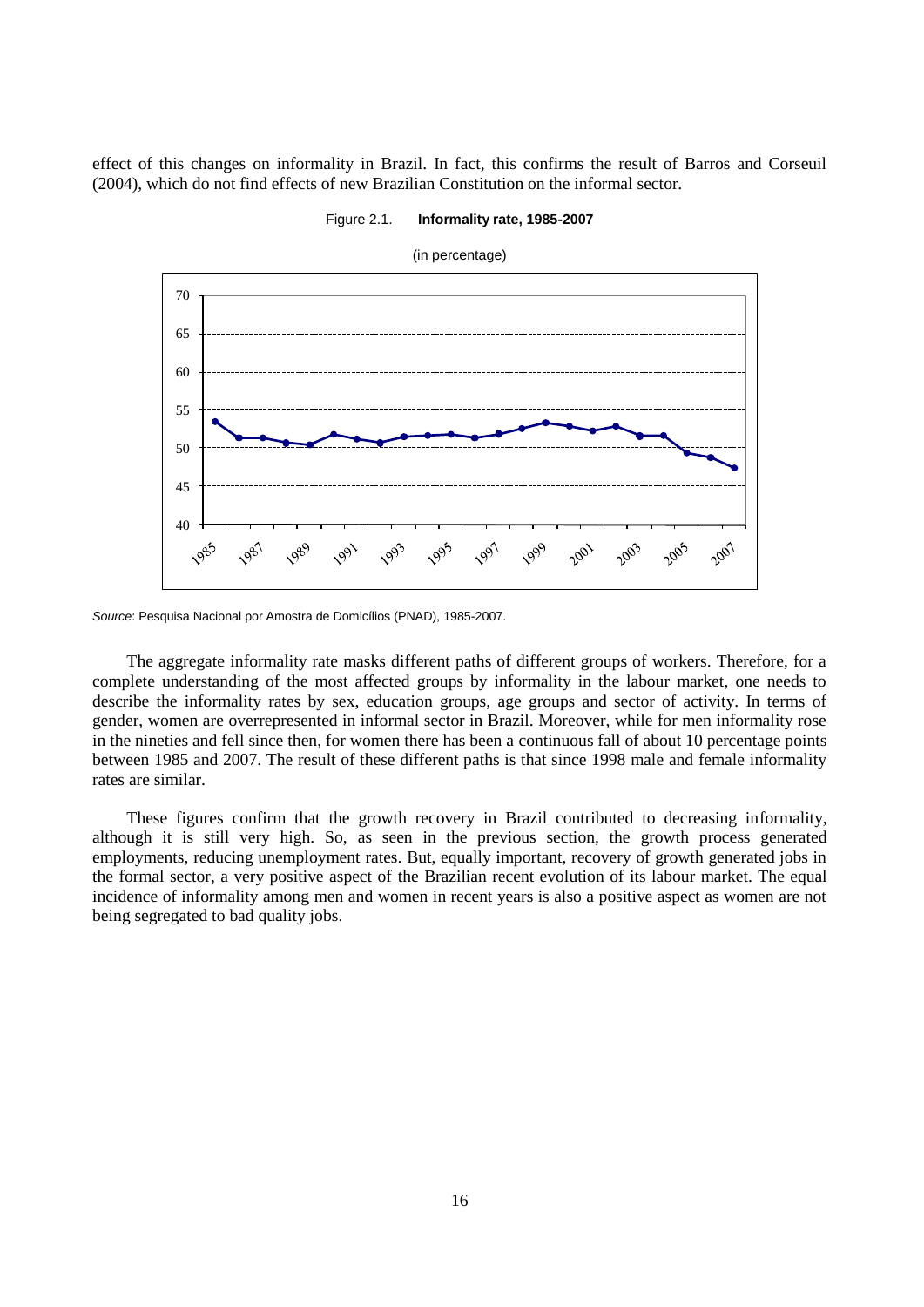



*Source*: Pesquisa Nacional por Amostra de Domicílios (PNAD), 1985-2007.

Informality patterns by educational groups are very different. There is a negative relationship between schooling and informality rate: the most educated exhibit the lowest informality rate, as expected. People with up to 3 years of schooling, on the other hand, have informality rates above 70% and this has not changed much in 25 years. Another interesting aspect is that those in the intermediate education groups (4-7 and 8-11 years of schooling) have experienced an increase in informality, of about 10 percentage points between 1985 and 2007. This evolution can be explained by two factors: the fast increase in the supply of intermediate levels of education and the slower rates of job creating for this group, reflecting, in part, the consequences of openness of Brazilian economy in the 1990s.





(in percentage by years of schooling)

*Source*: Pesquisa Nacional por Amostra de Domicílios (PNAD), 1985-2007.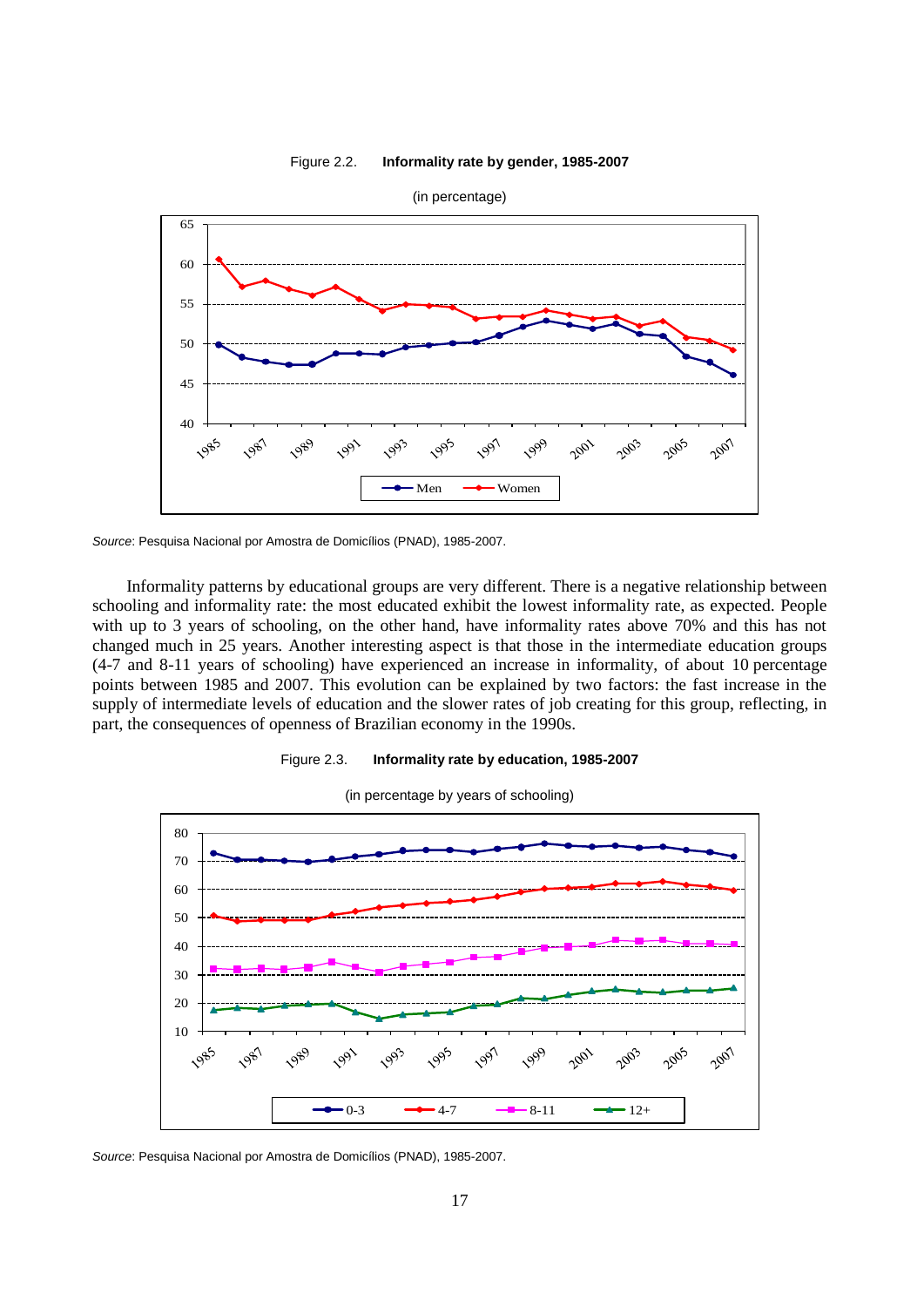Another important aspect of informality is its differential incidence according to age groups. Figure 2.4 shows that people with 25-50 years of age exhibit an informality rate about 13 percentage points lower than other groups. However, even for this age group incidence is very high (45%) and has varied only slightly over the period. On the other hand, young people perceived a higher and more volatile informality incidence, with an informality rate above 60% between 1991 and 2004. While prime-age workers have a higher probability of achieving good jobs, the Brazilian labour market does not provide such jobs in a sufficient volume to incorporate all age groups. These facts show that the situation of young people into the labour market should be given more attention by public policies, like improving their skills, not only in school but also on-the-job training. Fiscal incentives could be given to employers to compensate them for training young people, a policy that is expected to improve formality rates among Brazilian young people.

Concerning older workers, Brazil has a particularity. In the recent past, many people started retiring from formal labour market very early (before 50 years old), but continued to work to complement household income. Almost all of them work in informal jobs, since they do not have incentive to pay for social security system because they are already formally retired and receiving benefits. Although recent social security reforms (1998 and 2003) rose the minimum ages for retirement, the stock of early retired workers is still high. For example, Mello *et al.* (2006) found that in 2004, 28% of the retired were still working.

Cunningham *et al*. (2008) shows that in Brazil, very few young workers are self-employed, but this fraction rises with age, according to an inverted-U relationship. On the other hand, informality decreases with age. This age-informality profile suggests that informal salaried work is a point of entry to the labour market for many of the young, and, as they accumulate experience or simply queue, they are eventually able to find a job in the formal sector or fulfill a desire to become self-employed. Informal salaried employment is also an option for many older workers who lack the skills or capital to become selfemployed or to get a formal salaried job, or who opt out of informality because they will never accumulate enough years to secure a meaningful pension. The fact that participation in self-employment rises with age is similar to what happens in the United States, and may also be explained by voluntary entry delayed by credit or human capital constraints."(Perry *et al.* 2007).



Figure 2.4. **Informality rate by age, 1985-2007**

*Source*: Pesquisa Nacional por Amostra de Domicílios (PNAD), 1985-2007.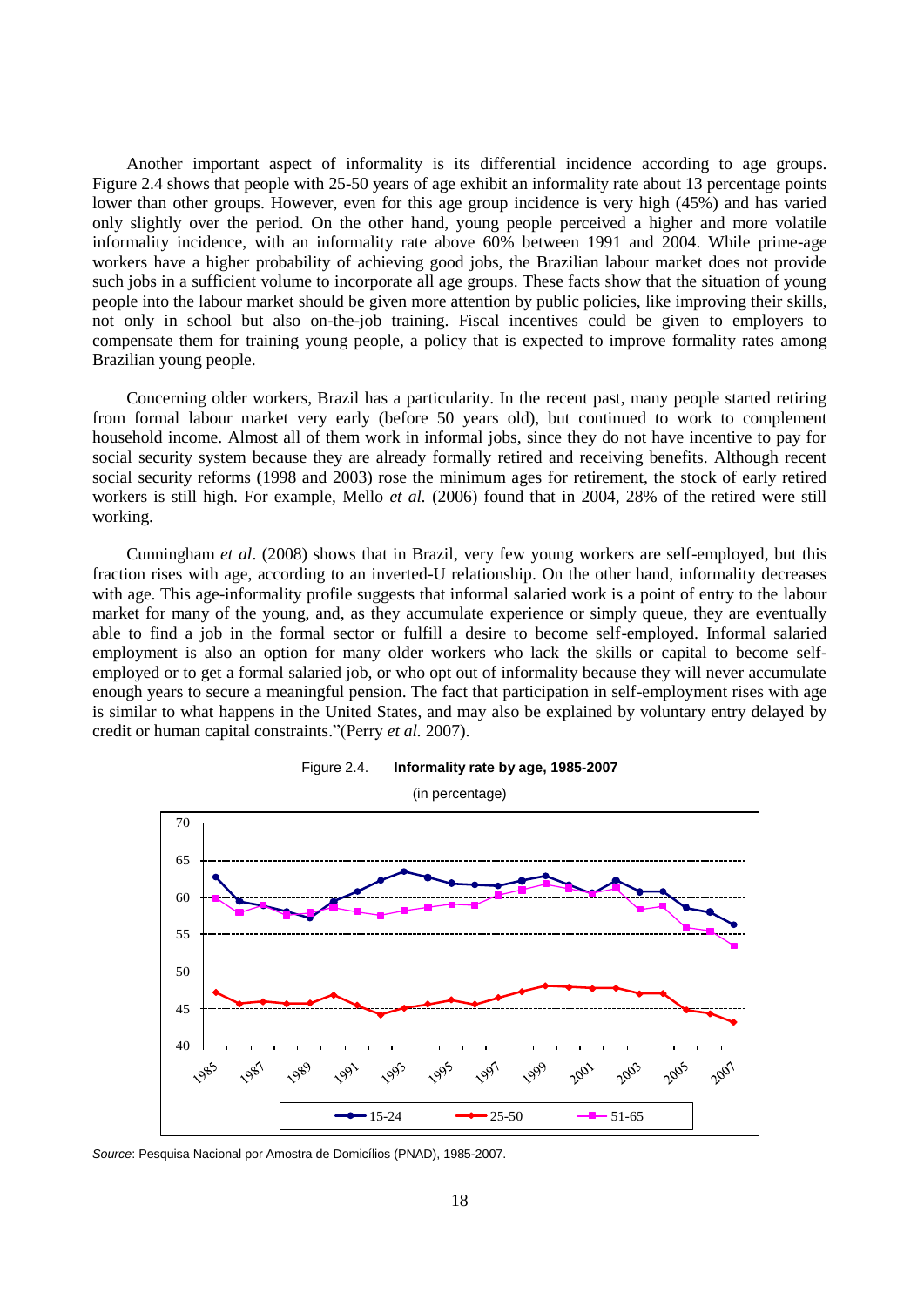It is interesting to note that there are also significant differences in informality rates between regions. PNAD data for 2007 indicates that while Southeast and South, the most developed regions of the country, face informality rates of 38.4% and 41.8% respectively, the poorest region (Northeast) has the highest informality rate (67.9%). So, there is an inverse relationship between socio-economic development and informality rates in Brazil. Two of the main causes for this difference are the differential enforcement of labour regulations across regions and the composition in terms of activity. The governmental institutions (police, judiciary) are more consolidated in South-Southeast than in Northeast and this aspect seems to have an important weight in explaining such differences.<sup>4</sup> Moreover, agriculture is more common in the Northeast and informality rates are higher in this sector (see below).

ILO (2006) assesses the differences between white and non-white workers concerning informality. Using data from PNAD and adopting a slightly different sample (people with 10 years old or more), ILO (2006) finds that non-white people have a higher informality rate if compared to white workers, but that the behavior of white men and white women are very similar. After 2002, all groups are showing a decrease in informality. However, the most important fall in informality occurs among non-white women (5 percentage points). The positive aspect is that the gap between white and non-white is decreasing, but maybe not as fast as desired.





*Source*: International Labour Organization (ILO) from PNAD data, 1992-2005.

l

Finally, there are significant differences in informality depending on the activity sector. Agriculture presents a very high informality rate and only recently it experienced a small drop (from 90% in 1985 to 80% in 2007). Another aspect that calls attention is the informality profile of the industrial sector. While in the eighties informality was pretty stable around 30%, in the nineties it rose continuously, reaching 50% in 2002. So, it is clear that industry sector workers were those that suffered the highest burden of the rising informality in the nineties in Brazil.

<sup>4.</sup> Although there are significant differences in educational level of labour force (worst in Northeast) that also explain part of this differential.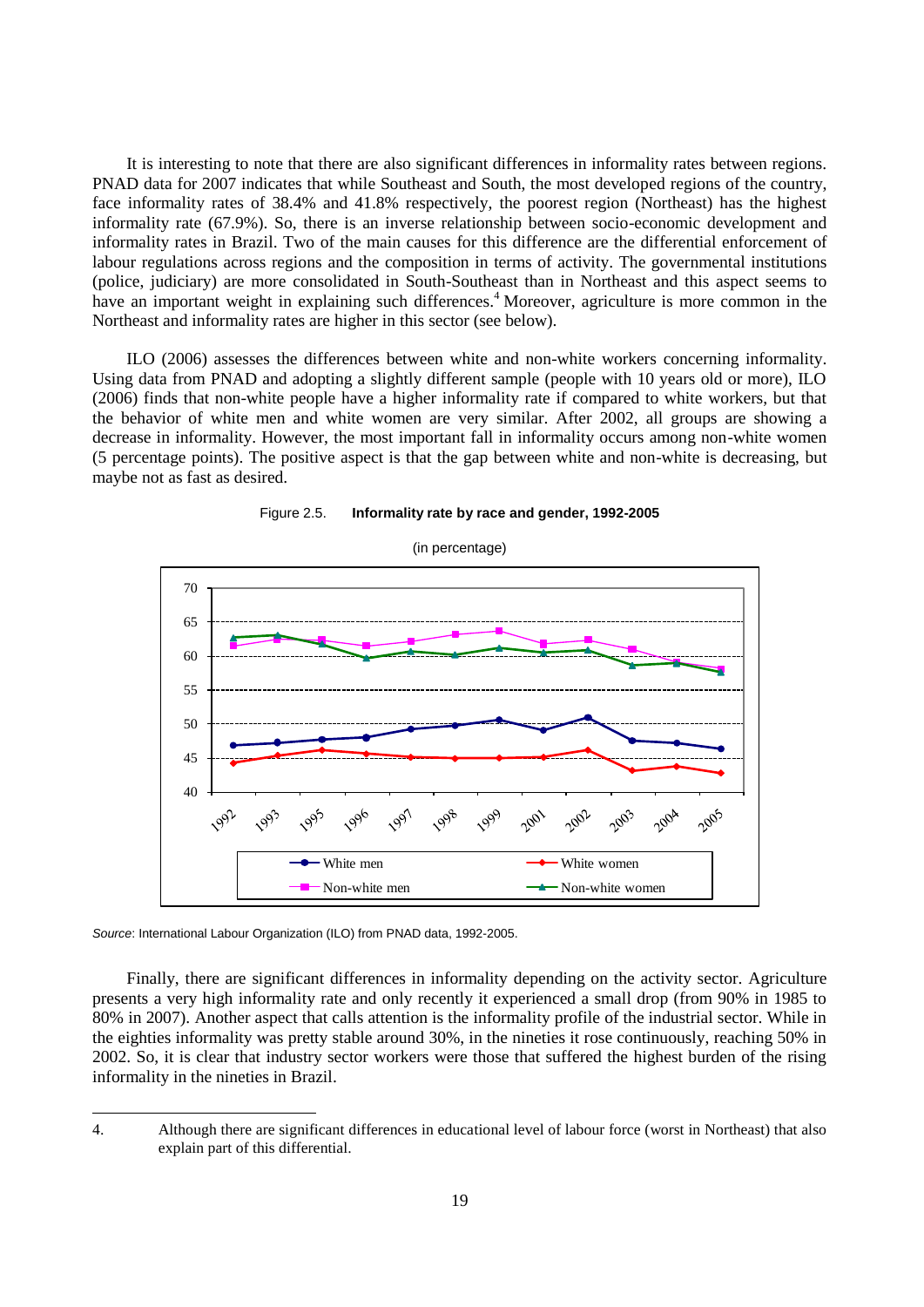





At least part of this phenomenon can be explained by "*terceirização*", a policy whereby, in order to reduce costs, employers fired workers not directly related to production (in cleanness activities, security, etc.) and bought the same services from specialized firms. In many cases, however, these firms do not formalize the labour relation. There are some examples of workers that were fired by their employer and immediately afterwards were contracted by a cleanness firm, now as an informal worker.

Among the workers that were self-employed, 83% were also informal (did not have a social security number) in 2007. Hence, 33% of all informal workers were self-employed and 43% were employees that did not contribute to social security, the residual categories being formed of workers without any income, the one that worked to construct their own house or were working in exchange for food (24%). In Brazil, only 15% of all informal workers worked less than 20 hours in the reference week, but around 91% of all part-time workers were informal.

#### *2.1 What explains informality according to the literature?*

In this section, results from the literature concerning two different aspects of informality are presented. First, some evidence about the relationship between rigidity of labour regulations and informality is shown. After that, the evidence regarding informality and its causes in a more general way as well as some of the consequences of informality are presented.

## *2.1.1 Labour regulation and informality*

One of the most propagated causes of informality is the existence of rigid labour regulations. Even if this issue is far away from being consensual, the debate concerning Latin American countries is briefly presented here.

Kaplan (forthcoming) argues that "there is considerable evidence that rigid labour regulations may prevent labour markets from operating efficiently". For example, Heckman and Pagés (2000) find that job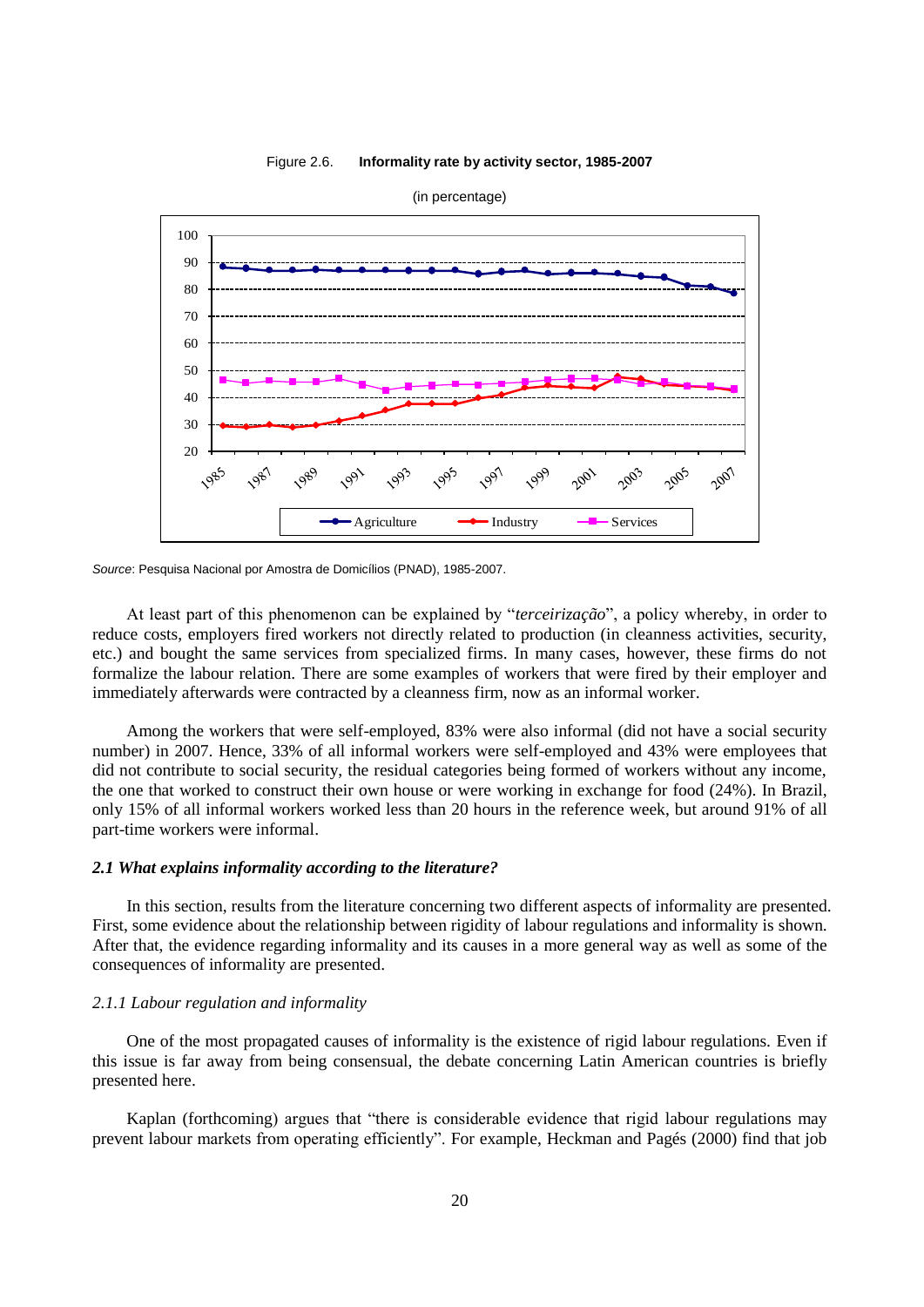security legislation in Latin America reduces employment and increases inequality. Ahsan and Pagés (forthcoming) find that employment protection reduces employment in the formal sector without benefiting workers. Djankov and Ramalho (forthcoming) survey the recent literature concerning the effects of labour regulation in developing countries and conclude that "developing countries with rigid labour regulation tend to have larger informal sectors and higher unemployment, especially among young workers" (Djankov and Ramalho, forthcoming). Heckman and Pagés (2004) concludes that "job security regulations have a substantial impact on the distribution of employment and on turnover rates. The most adverse impact of regulation is on youth, marginal workers, and unskilled workers. Insiders and entrenched workers gain from regulation but outsiders suffer. As a consequence, job security regulations promote inequality among demographic groups." Kugler and Kugler (2003) conclude that higher payroll rates in Colombia are associated with less formal manufacturing employment.

There is another channel linking rigid labour regulations and labour market performance. A very recent literature tries to relate labour market flexibility, openness and employment. For example, Freund and Bolaky (2008), Chang *et al*. (forthcoming), Cunat and Melitz (2007) and Helpman and Itskhoki (2007) show that with more rigid labour regulation, economies do not benefit from trade openness and can forego large employment opportunities.

Contesting the argument that labour regulation causes the rise in informality, Kucera and Roncolato (2008) have assembled evidence showing that the relationship between labour regulation and informality is not so strong as some articles conclude. For example, they contest the conclusion of Bosch et al. (2007), arguing that the econometric results of the paper do not support the causality between rising labour costs and informality<sup>5</sup>. After showing ambiguous evidence concerning this relationship, the authors warn against policies that weaken labour regulations. But Kucera and Roncolato (2008) consider that "social protection policies can indeed have unintended negative consequences. For example, if workers' and employers' contributions to social protection schemes are too high, both parties have an incentive to keep their relationship off the books, whether within or outside of formal establishments".

### *2.1.2 Brazilian evidence regarding informality and its causes*

l

Some literature evidence regarding informality in Brazil is presented in that section. Ulyssea (2006*a*) shows that the structural transformation of Brazilian economy – the gradual growth of the service sector in GDP and labour shares – explains about 25% of the informality rise along the nineties in Brazil. Using regression techniques, Tannuri-Pianto and Pianto (2002) show that the probability of being in the informal sector is negatively associated with schooling and has a U shape with relation to age, reinforcing the results showed above. According to them, women, white people, urban workers and employees of big firms are less likely to be in informality.

Bosch *et al.* (2007) investigates what factor causes the rising in informality in Brazil in the 1990s and conclude that "trade liberalization played a relatively small part in this increase", but find "suggestive evidence that several dimensions of the Constitutional reform, in particular, regulations relating to firing costs, overtime, and union power, explained much more". Both effects work mostly through the reduction in hiring rates, rather than separation rates that have been investigated in the literature to date. Overall, the findings confirm the importance of labour legislation to firms' decisions to create new formal sector jobs in Brazil

Ulyssea (2006a) also presents some results that confirm that in general, informal sector contains the bad quality jobs. Amadeo *et al*. (2000), for example, shows that job turnover is more than three times

<sup>5.</sup> See Kucera and Roncolato (2008) for a summary of empirical findings relating labour regulations and informal employment.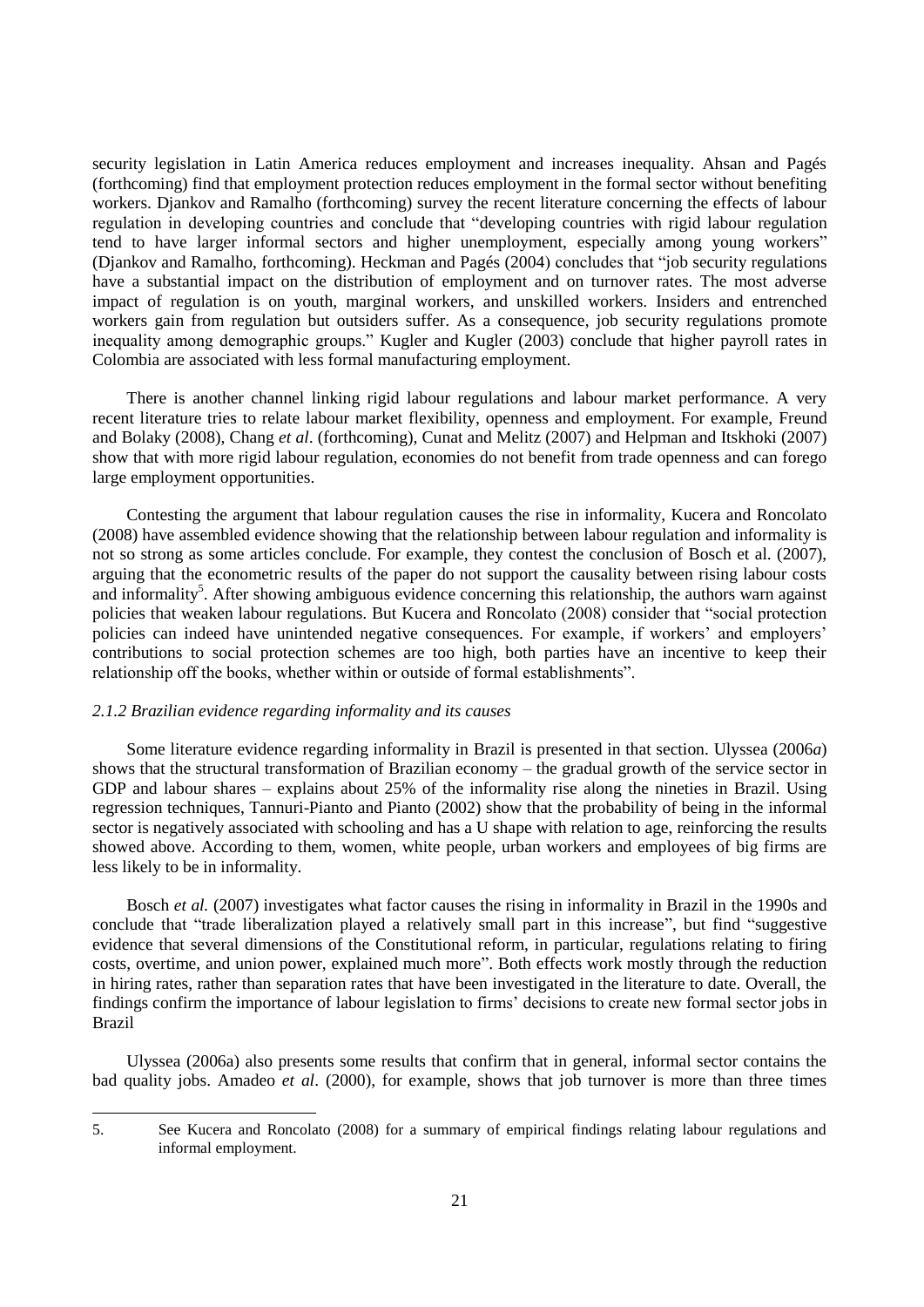higher among informal workers than among formal ones. Figure 2.7, which is based on Curi and Menezes Filho (2004), shows that the time duration of an informal job is much smaller than that of a formal one. On average, about 77% of workers that were in the formal sector in 2000 remained in that sector one year later, while among the informal sector workers, this share was between 55% (employed informal) and 62% (self-employed). Another important aspect is that the rate of permanence in formal sector one year later exhibits a continuous fall in the period, while exit from the informal sector and from self-employment has become more common.





*Source*: Curi and Menezes Filho (2004).

Some recent studies challenge the view that informal sector provide only bad quality jobs while all good jobs belong to formal sector. Perry *et. al* (2007) argues that in Latin America "informal sector can generally be thought of as comprising two large groups who differ significantly in both their motivations and their relative levels of job satisfaction. The first is composed of independent workers  $-$  the self-employed or those owning micro firms, who report being as well-off as they would be in formal jobs. As a consequence, the majority of them are not looking for formal jobs. Most of these informal workers appear to choose their occupations according to their individual needs (especially their desire for flexibility and autonomy) and abilities (their comparative advantage in terms of entrepreneurship). According to the authors, there is another branch of informal workers, called informal salaried workers. This sector comprises "domestic employees, unpaid family workers, micro firm workers, and those who work in larger firms under informal labour arrangements" (Perry *et. al*, 2007). Kucera and Roncolato (2008) also presents a body of evidence indicating that at least a fraction of informal workers are voluntary ones, in the sense that they are not segregated into this sector, but that they choose to belong to this branch of the labour market.

What are the main obstacles to formal employment in Brazil? There is a literature that tries to address this question, focusing on the role of institutions on the evolution and main characteristics of informality. Scandiuzzi (1999) assumes that formal firms respect minimum wage legislation and informal firms do not. The author points to a negative relationship between informality and probability of punishment of informal firms. Loyaza (1996) concludes that "the size of the informal sector is found to depend positively on tax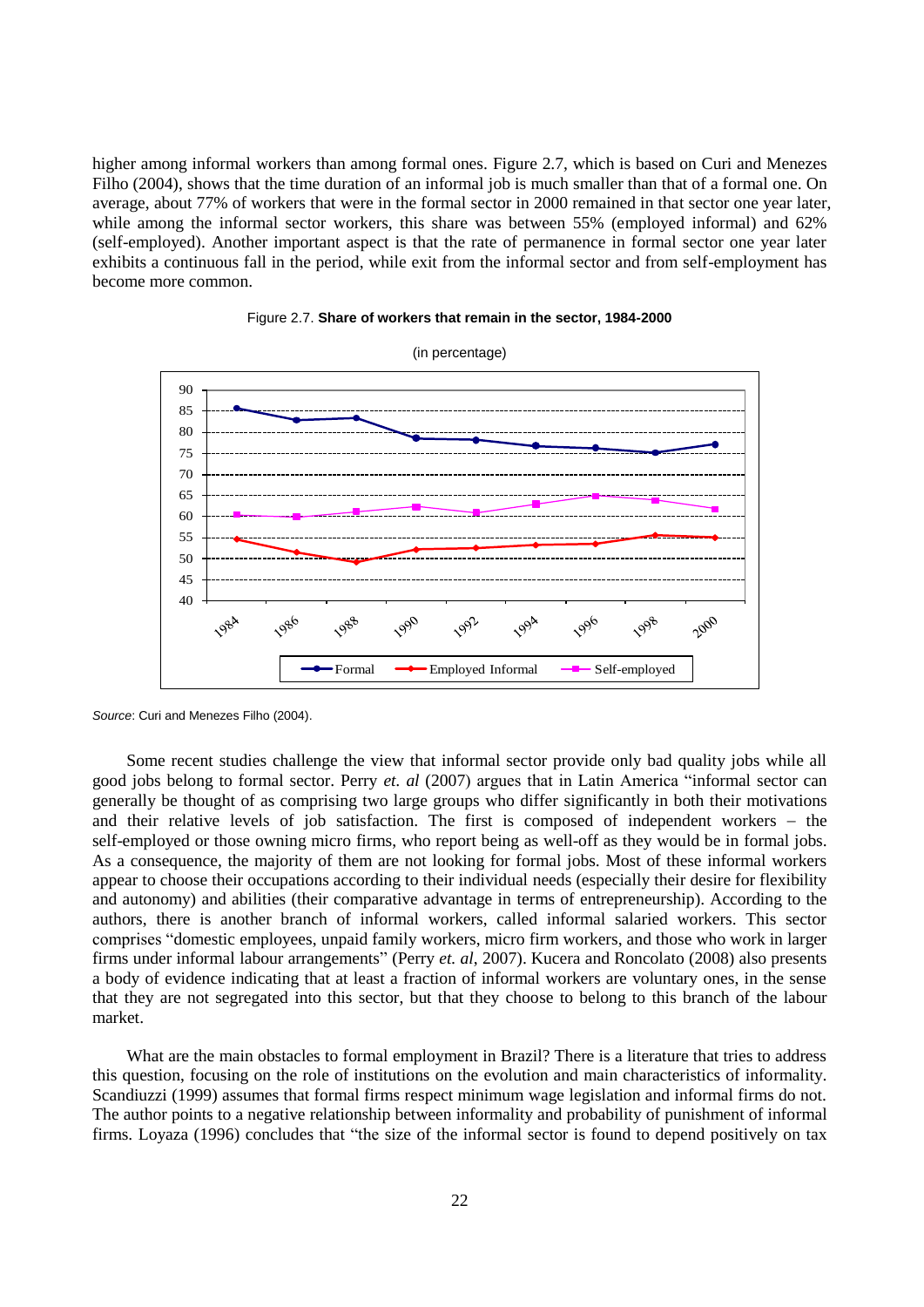burden and labour-market restrictions, and negatively on a proxy for the quality of government institutions".

Ulyssea (2006*a*) also argues that there is a consensus in Brazilian literature that contractual rigidity and heavy payroll taxes are the main reasons for the high informality in Brazil (Barros, 1993; Amadeo and Camargo, 1996). Ulyssea (2008) develops a theoretical model that "incorporates the main trade-offs faced by workers and firms when deciding in which sector they will operate. Simulations show that increasing unemployment benefits and reducing payroll taxes generate positive, though small, effects on labour market indicators. However, intensifying government auditing implies a substantial reduction of informality rates, but it also causes unemployment to increase and the deterioration of other important indicators in the Brazilian labour market".

Ulyssea and Reis (2005) simulates the effect of reducing payroll rates relying over formal salary workers on informality rates. If the payroll rate fell from 27.5% to 10%, the informality would have decreased just 5 percentage points According to Bosch *et al*. (2007), between 1983 and 2002 there was a modest contribution of trade variables (3 percentage points or 21% of the reduction in formality), but a large impact of the constitutional changes (13 percentage points or 76% of the reduction in formality). The net effect of the Constitution was so large precisely because it reduced job creation.

Finally, Perry *et al* (2007) also identify the worker characteristics more related with informal employment: small firms, low educational level, industry sector (construction, agriculture, retail, and transport), job tenure (less than one year) and women's household status (married women with children). But they point out that there is substantial heterogeneity within these groups and conclude that in Brazil the cause for job segmentation for those groups of informal workers who report being involuntary is the high labour costs. Perry *et al* (2007) also argues that "after the constitutional reform in Brazil the flows from informal to formal salaried employment became significantly lower than the flows in the reverse direction  $-$  even in boom times  $-$  suggesting a significant degree of market segmentation".

### **3. Labour markets and their impact on income inequality**

The aim of this section is to examine to what extent the change in employment patterns are related to the decline in inequality. The results concerning poverty levels are also briefly commented. Figure 3.1 describes the behaviour of inequality in the last 25 years, both in terms of per capita household income and in terms of labour market earnings. While inequality remained roughly constant between 1981 and 2001 (in spite of cyclical variations) one can notice a very clear downward trend in both measures of inequality since 2001.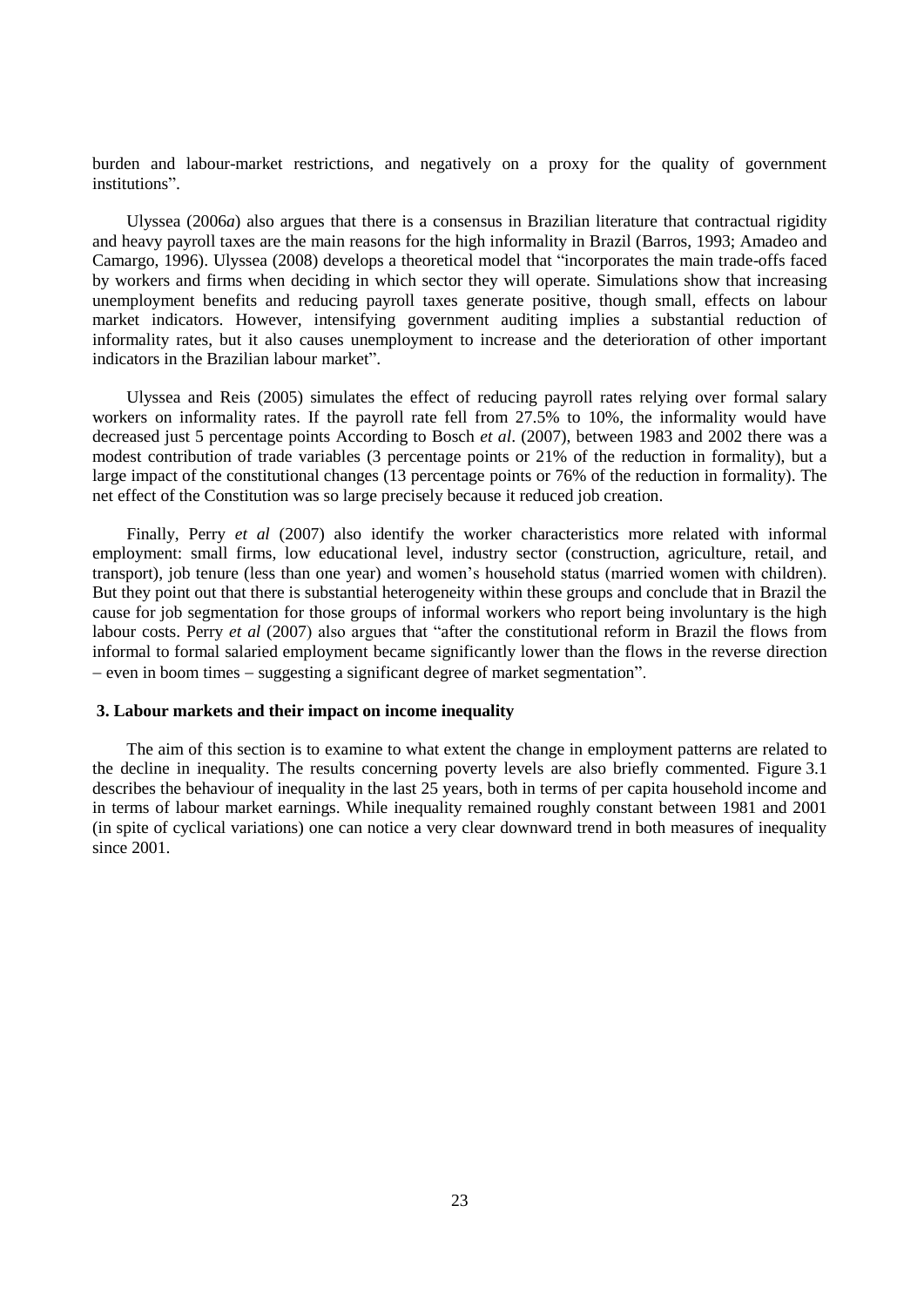

Figure 3.1. **Gini Index, total household income and wages, 1981-2006**

*Source*: Pesquisa Nacional por Amostra de Domicílios (PNAD), 1985-2007.

With respect to poverty, the numbers are pretty different. Figure 3.2 shows an important decline in the poverty rate between 1985, when about 33% of households were defined as poor, and 2007, when the proportion of poor declined to about 17% (corresponding to 41 million of poor people);<sup>6</sup> Firstly, there is a marked decline in poverty during the first inflation stabilization plan (Cruzado, 1986), which stabilized inflation and increased wages. Poverty returned to higher levels, however, when this plan failed. Between 1988 and 1993, as well as between 1995 and 2003, poverty rates remained stable. The other two periods of marked poverty reduction were between 1993 and 1995, when another (this time successful) stabilization plan was implemented (Real, 1994), and between 2003 and 2007, when the conditional cash transfer programs, together with a booming labour market and real increases in the minimum wages helped to reduce poverty significantly.

 $\overline{\phantom{a}}$ 

<sup>6.</sup> The headcount ratio was used as the poverty measure in this study.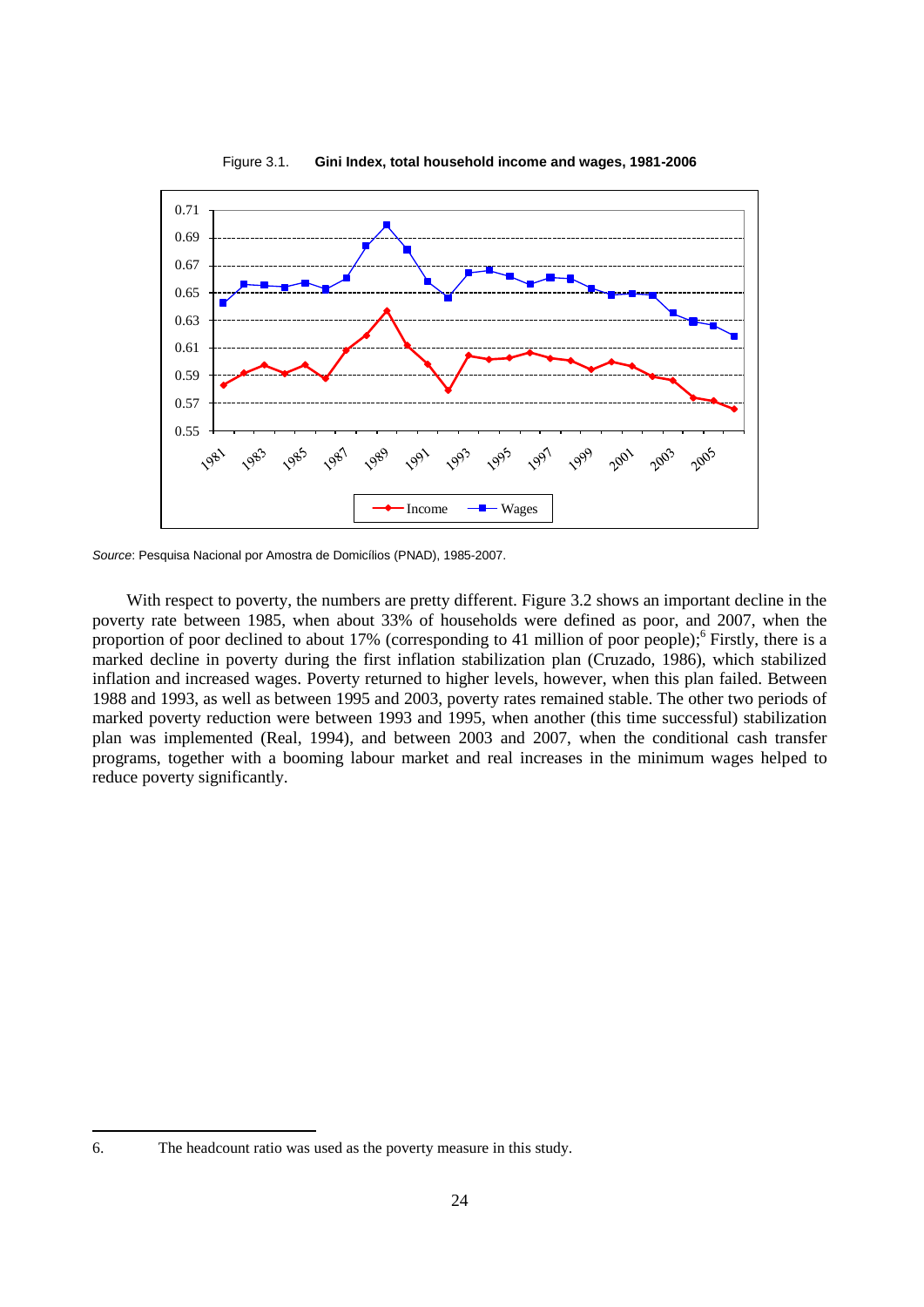

*Source:* IPEADATA.

Despite the fact that since 2000 both informality and poverty declined at the same time, the magnitudes of the changes are quite different. Therefore, it seems unlikely that informality reduction is causing poverty reduction in recent years in Brazil. In effect, Machado and Ribas (2008) show that occupations in the informal sector contribute more to poverty reduction than occupations in the formal sector. According to the authors, only 14 per cent of the unemployed experienced upward mobility as a result of finding a formal employment whereas informal jobs accounted for 37 per cent of the upward mobility experienced by the unemployed. This suggests that the formal sector has not helped people to escape poverty as much as the informal sector

There is an intense debate about the causes of the very high level of the Brazilian income inequality. Since the early seventies, many authors have tried to tackle this problem. Different researchers have focused on different explanations for this phenomenon. For instance, Henriques (2001) discusses the role of labour market discrimination, Camargo and Neri (1999) and Hoffmann (1995) examine the influence of inflation, Bonelli and Ramos (1995) study the impact of economic cycles and Scorzafave and Menezes-Filho (2005) discuss the role of increasing female labour force participation. Finally, some researchers have emphasized the access to land and capital property and the government policies (minimum wages, for example) as predictors of Brazilian inequality. For example, Firpo and Reis (2006) find that the evolution of the minimum wages contributed with 36% of the inequality fall, measured by the Gini index between 2001 and 2005. However, they point that although real increases of minimum wages have contributed to diminish wage inequality since 1990, it is expected that the continuity of this kind of policy loose efficiency in order to decrease inequality and poverty in Brazil.

Although researchers have examined a variety of dimensions of inequality, one of the central aspects with respect to inequality in Brazil is the role of education. The majority of Brazilian economists nowadays agree that education is the main factor behind income inequality in Brazil, because schooling inequality generates productivity differences between individuals that last over the life cycle and because returns to education are still very high in Brazil. Menezes-Filho (2001), for example, argues that education explains about 26% of Brazilian household income inequality and about 40% of earnings inequality. Reis and Barros (1991) also find that education explains about 40% of wage inequality in Brazil.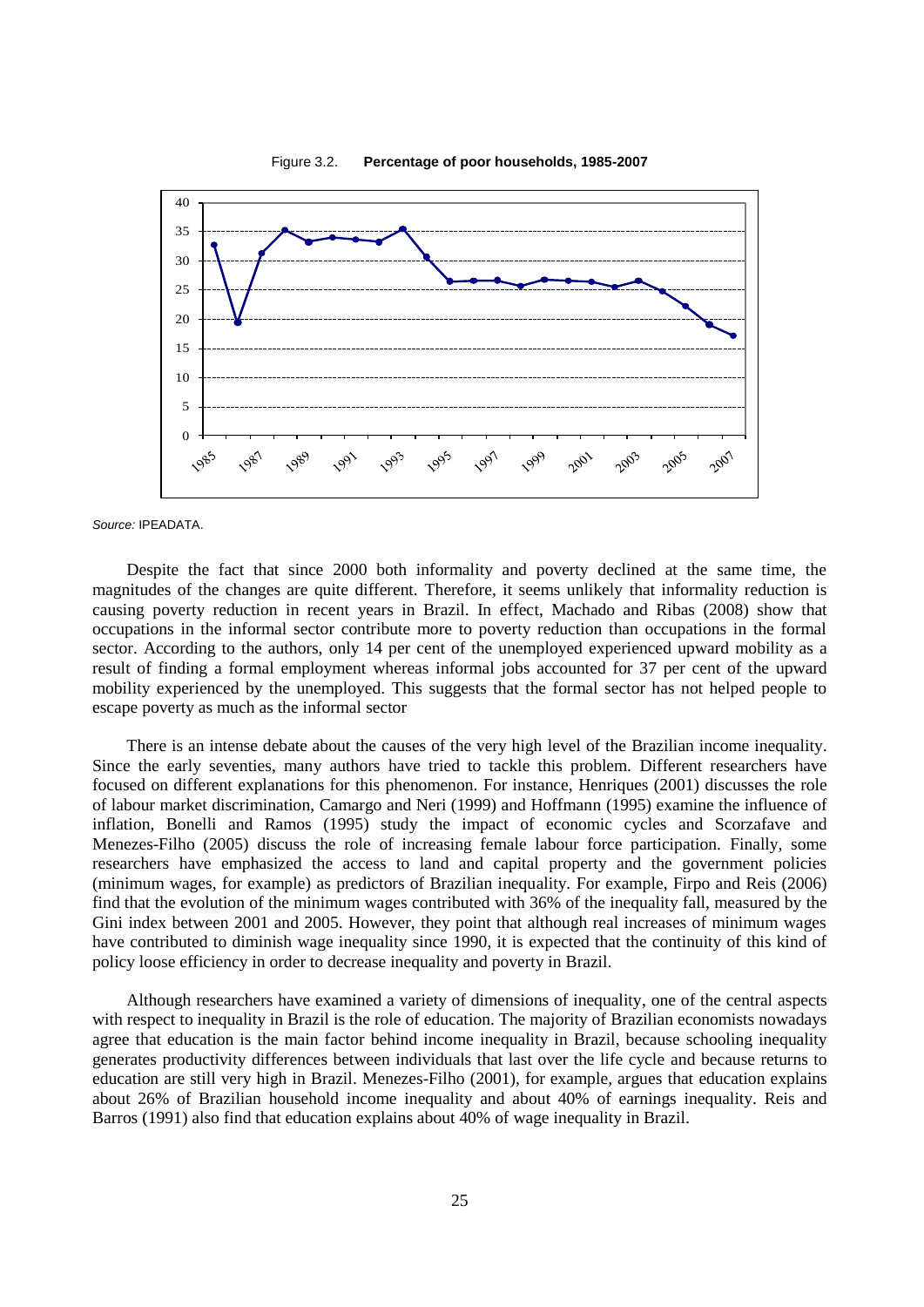There is also evidence that this relationship is not spurious. For instance, Lam and Schoeni (1993) use PNAD data and include father schooling, mother schooling, father-in-law schooling and mother-in-law schooling as additional variables in a wage equation, in order to capture the influence of familiar wealth, labour market opportunities and non-observable abilities in the relationship between education and wages. The inclusion of all these variables makes education returns fall from 16% to 11% per additional year of schooling. The authors conclude that the familiar background bias is modest and not necessarily reflects returns to familiar connections.

In terms of the changes in inequality since 2001, research has been focusing on two sources: public transfers and labour market transformations. Concerning public transfers, there are many studies seeking to understand the impact of *Bolsa-Família*, the Brazilian conditional cash-transfer program, on inequality. For example, Soares *et al.* (2007) argue that *Bolsa-Família* explains about 21 per cent of the fall in the Brazilian Gini index between 1995 and 2004. Hoffmann (2006) calculates the contribution of *Bolsa-Família* to the recent fall in inequality to be in the range of 28%. Barros *et al* (2006) argue that about a third of the fall in inequality is due to the public transfers.

Ferreira (2006) shows that labour income was responsible for about 85% of total family income in 1985 and for 77% in 2001. On the other hand, income from retirement comprised 10% of family income in 1985 and to 18% in 2001. Despite losing some of its importance, wages are still by far the most important component of family income. It is natural, therefore, that any transformations in the labour market will impact household per capita income. Some evidence on how different aspects of the labour market affected the behavior of inequality in Brazil is presented below. Wajnman *et al.* (2006) concludes that demographic factors, as the changing composition of families by sex and age have very little importance in explaining the recent fall in Brazilian inequality. Ramos (2006) shows that between 1995 and 2005 education was the most important element that explains the falling wage inequality in Brazil. The author identifies a reduction in educational inequality among workers and also an expressive drop in education returns. These two movements are very important to understand the recent dynamics of inequality. Tavares and Menezes-Filho (2007) also reach the same conclusion, that is, the fall in the returns to education is the main factor explaining the reduction of inequality in Brazil.

Figure 1.7 above showed that the labour supply of the more educated is increasing rapidly in Brazil. This explains the drop in the returns to education, as documented by Figure 3.3, especially for those with intermediate levels of education (elementary and high school) <sup>7</sup> whose supply has been increasing at a faster rate. Returns to college education (college) were increasing in Brazil until 2002, despite an increase in the share of population with that education level, which means that demand for this level of skill was rising, most probably due to skill biased technological change.

l

<sup>7.</sup> Elementary corresponds to 5 to 8 to years of schooling, High School to 9 to 11 and College to more than 12 years of schooling.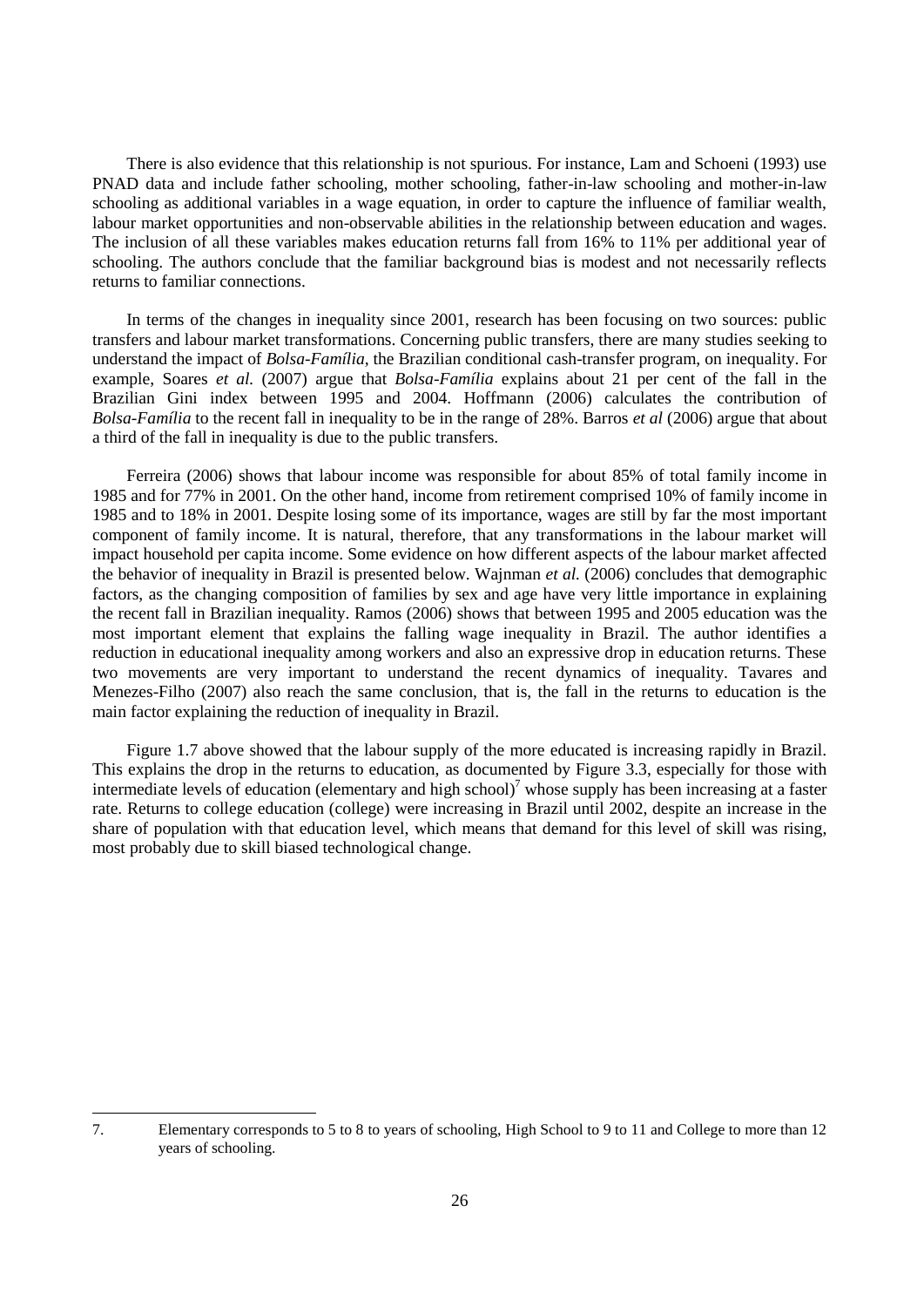

Figure 3.3. **Education wage differentials, 1981-2006**

*Source*: Pesquisa Nacional por Amostra de Domicílios (PNAD), 1981-2006.

In order to study the effect of discrimination in Brazilian labour market, Soares *et al.* (2006) examine the evolution of educational and earnings differentials between white and non-white workers in Brazil. The authors show that the educational gap between these groups is being reduced over time and that this fact is contributing to the reduction of the racial wage gap. The authors also find a reduction of discrimination in the Brazilian labour market, which also explains part of the fall of the wage gap.

One of the aims of this section is to investigate the relationship between informality and inequality in the Brazilian case. In general, the literature does not find an important role for informality in the process of inequality generation. A classical study for Brazil regarding this issue is Barros and Mendonça (1995). They try to disentangle the various sources explaining wage inequality in Brazil. Concerning the role of labour market segmentation (formal versus informal), they found that if the wage differentials between formal and informal workers were eliminated, *ceteris paribus*, wage inequality in Brazil would be reduced in 7%. The authors find that educational differentials are the most important factor behind wage inequality in Brazil.

More recently, other papers have also investigated the relationship between informality and inequality. The impact of labour market segmentation and in particular the formal-informal segmentation is studied by Ulyssea (2006*b*) and by Barros *et al* (2006). Using decomposition techniques, Ulyssea (2006*b*) concludes that although informality rates are decreasing in Brazil, the earnings differentials among the two sectors are increasing and this fact is contributing to attenuate the inequality fall in Brazil. Barros *et al* (2006) also reach the same conclusions using a different decomposition technique. Machado *et al.* (2006) examine the impact of the formal-informal segmentation using quantile regressions and show that between 2002 and 2005 there is an increase in the controlled wage gap between formal and informal workers for those below the income median and a decline above the median, which contributes to an increase in inequality in the period. Figure 3.4 below describes the behavior of the formal/informal wage differential in Brazil over time, showing that it declined steadily until 2001, but has remained stable or even slightly increasing in the last 5 years. In 2007, there is a large drop in the differential. One possible explanation for this result is that, with the process of continuing growth, many low-paid informal workers were entering formal occupations, which contributes both to the increase in mean wages in the informal sector, and to the decrease in wages in the formal jobs, due to selection.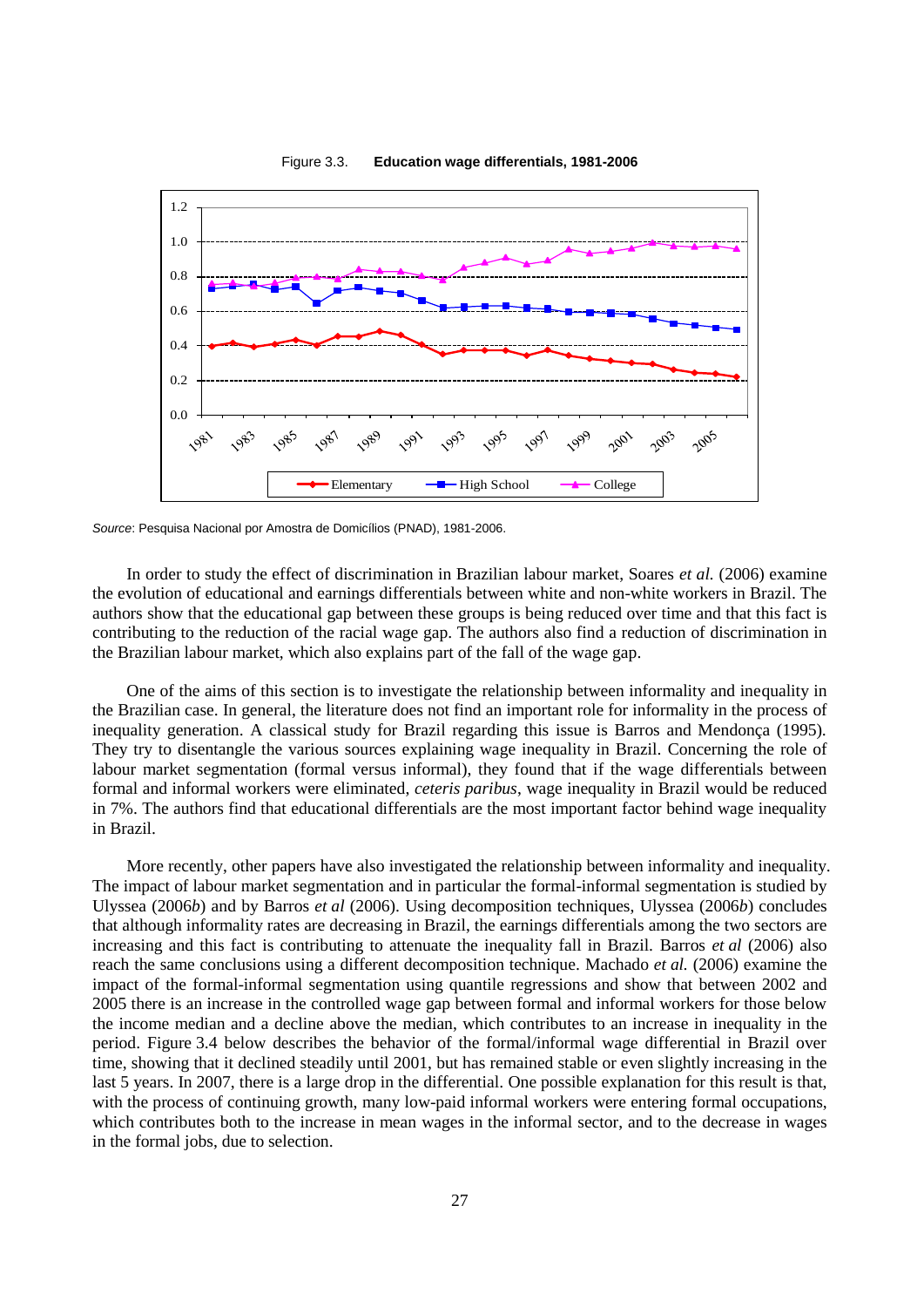

Figure 3.4. **Formal-informal wage ratio, 1992-2007**

*Source*: Pesquisa Nacional por Amostra de Domicílios (PNAD), 1992-2007.

Lemos and Scorzafave (2006) also implement inequality decomposition by population sub-groups (Shorrocks, 1980). Using data from PNAD, covering the period 1992-2004, Figure 3.5 below presents the results in terms of the contribution of each group of characteristics to labour income inequality, measured by the Theil-T. $8$ 





*Source*: Lemos and Scorzafave (2006).

l

<sup>8.</sup> Results for the Theil-L and GE(-1) are very similar. For details concerning these indexes, see Litchfield (1999).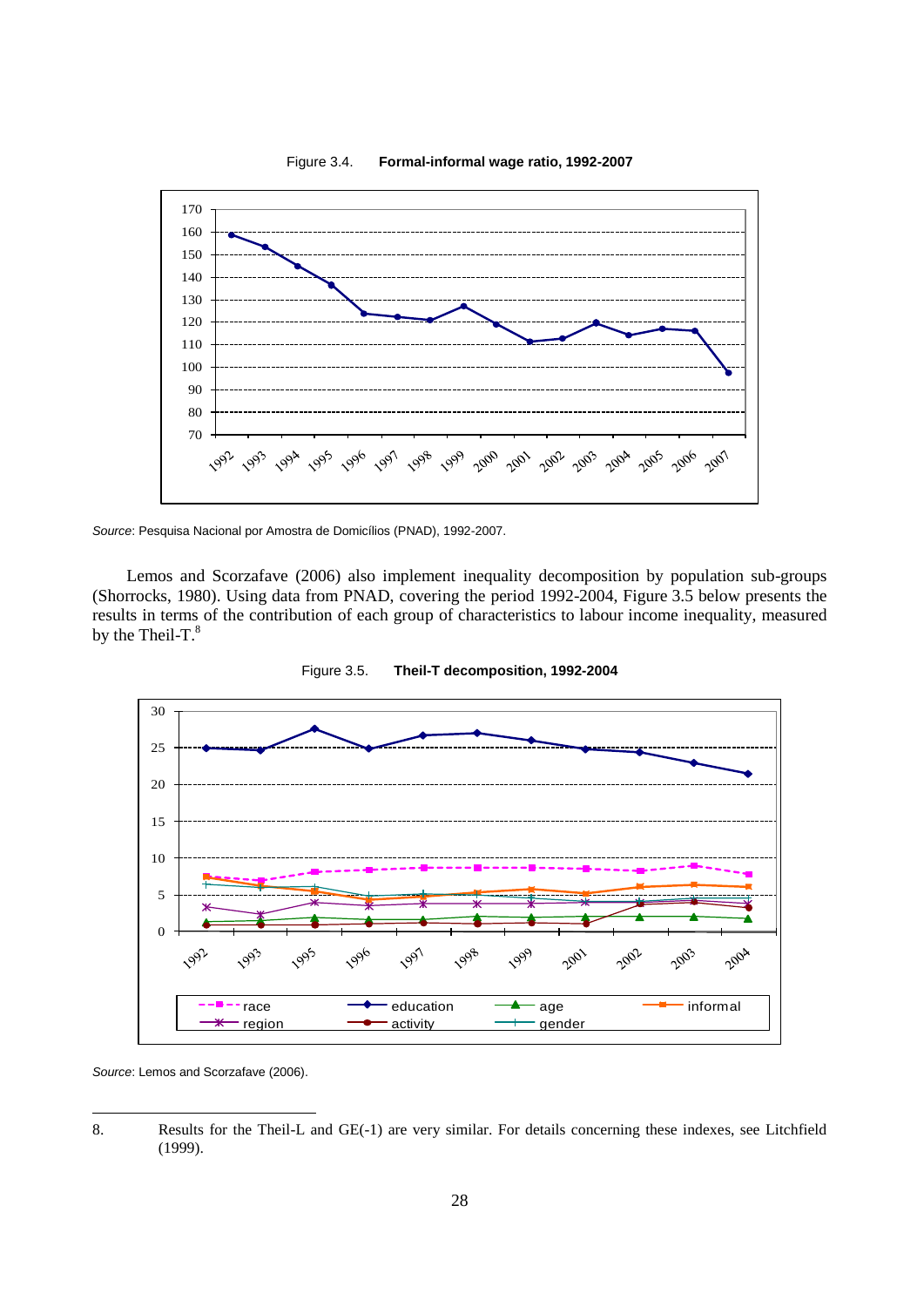Education is, undoubtedly, the most important factor explaining income inequality in Brazil, contributing to about 25% of inequality, according to the Theil-T. It is important to note, however, that the role of education is declining since 1998. If the wage differentials between formal and informal workers were eliminated, on the other hand, inequality would have dropped only by about 6%. In sum, the evidence presented so far make it clear that informality has only a marginal impact on inequality, both in terms of its high historical level and in terms of its recent decline.

### **4. Policy responses towards more and better jobs**

This section will focus on the investigation of the role for social programs and for active labour market policies to reduce inequalities in Brazil. It will also speculate about the possible impact of the recent financial crisis on the Brazilian labour market and the perspectives for the next two years in terms of policies that could mitigate the impact of the crisis.

Lima and Scorzafave (2008) provide a detailed analysis of the recent evolution (1993-2005) of Brazilian household income inequality. The authors assess the contribution of different income sources to inequality, particularly the role of different governmental transfer programs (*Bolsa-Família*, *BPC* and *PETI*). Before talking about the results it is interesting to describe in more details the design of these three programs.

*Bolsa-Família*: Operating since September, 2004 in Brazil, *Bolsa-Família* is a conditional cash transfer (CCT) program that encompassed all already existing social programs (*Bolsa Escola*, *Bolsa Alimentação*, *Auxílio Gás* and *Cartão Alimentação*). The program has the following design: very poor families, with household *per capita* income lower than BRL 50 per month in 2004 (about USD 20) receive BRL 50 per month. Families with per capita income between BRL 50 and BRL 100 per month receive BRL 15 per child, up to 3 children. Therefore, each family can receive BRL 15 and BRL 95. The conditionalities are as follows: children between 6 and 15 years old have to attend school and be vaccinated. Pregnant women have to do all the pre-natal exams. In 2004, 3.6 million families received the *Bolsa-Família* transfers, while in 2008 this number rose to 11 million.

*Benefício de Prestação Continuada (BPC)*: it is a minimum wage benefit (BRL 260 in 2004) received by people with 65 or more years and disabled people with per capita family income of one quarter of the minimum wage. BPC started in 1996 and cannot be (officially) received together with other social programs, as *Bolsa-Família*. By the end of 1996 the program had 350,000 beneficiaries and in 2005 around 2.7 million people received the transfers.

*Programa de Erradicação do Trabalho Infantil (PETI)*: the aim of this program is to eliminate child labour in Brazil. The program covers children between 7 and 15 years old with per capita income below half minimum wage. The benefit varies between BRL 20 and BRL 40 per child, depending on the city size. In 2006, PETI was incorporated into the *Bolsa-Família* program. In 1996, when it was created, the program helped around 3,000 children and by 2005, around 900,000 children received the benefits.

The results of Lima and Scorzafave (2008) decompositions show that private sector wages are the most important factor driving inequality changes in Brazil and that social transfer programs have a positive but small effect on the recent reduction of inequality. On the other hand, the dynamics of retirement rents and public sector wages contributed to attenuate the recent fall in inequality in Brazil. In terms of the individual social programs, *Bolsa-Família* contributes more to decreasing inequality than BPC. PETI has a negligible effect into inequality. Hoffmann (2005) and Ferreira (2006) also show that retirement income has been contributing to increase inequality in Brazil.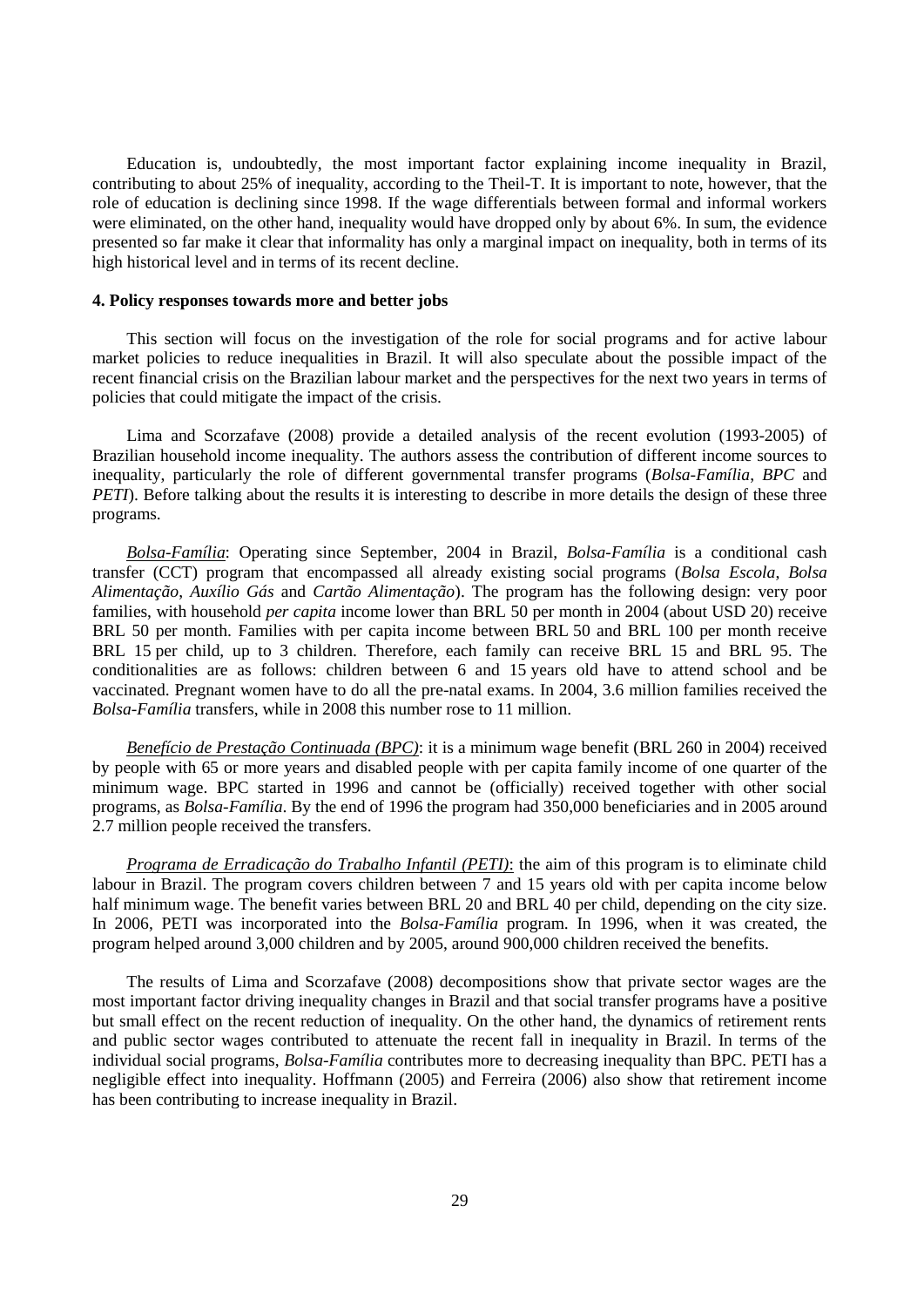Hoffman (2006) argues that only a fifth of the overall reduction in inequality between 2001 and 2005 is due to the conditional transfer programs (*Bolsa-Família*, BPC). In the poorest regions, like the Northeast for example, the programs are responsible for about 46% of the reduction in the Gini coefficient between 1998 and 2005 and 87% in the period between 2002 and 2004. Barros *et al.* (2006) argue that the main factor behind the effect of the social programs on inequality is the increase in their coverage between 2001 and 2005, especially in the case of *Bolsa-Família.*

It is also interesting to investigate some possible consequences of the design of these social programs for the labour market. Although it consists of a conditional cash transfer program, *Bolsa-Família* does not condition the benefit payment on the engagement into the labour market of the household head. In theory, the benefit can increase the reservation wages of the head and provoke a fall in labour supply. Ferro and Nicolella (2007) and Mattos *et al.* (2008) investigate empirically this issue and both conclude that *Bolsa-Família* does not have an adverse impact on labour supply.

#### *4.1 International economic crisis: what's happening with Brazilian labour market and what can be done?*

The recent international financial crisis has had an important impact on the Brazilian labour market. Until September 2008, the Brazilian economy was growing steadily, generating new jobs at an increasing rate, especially in the formal sector, with important reductions in unemployment. Despite the fact that the Brazilian financial sector did not suffer from the problems that gave rise to the crisis in the United States and Europe, it wasn't long before the crisis affected the Brazilian economy. The main channels through which the international crisis has affected Brazil are:

- a) the reduction in the commodities prices, which are responsible for a big share of Brazilian exports;
- b) the lack of credit, as many firms could not roll over their foreign debts, since the international banks were much more risk averse. These firms started to compete for the few lines of credit available internally. Therefore, interest rates rose for most credit lines. In particular, consumer credit, which was growing at the rate of 20% per year since 2005, was all but interrupted, with a big impact on car sales.
- c) Brazilian banks also have become more risk-averse even with respect to inter-bank loans, which threw the smaller banks into trouble.

By the end of 2008, unemployment rate started to rise again, from 6.8% in December to 8.2% in January 2009. In many sectors, workers started to trade off wage reductions for employment maintenance with their employers. Many firms decided to give paid holidays to their employees, reduced their working week and reduced wages, expecting a quick reversal of their fortunes. As this did not happen, however, some firms started to dismiss their workers and unemployment started to rise again. Between December 2008 and February 2009 about 800,000 workers lost their formal jobs.

What can be expected in terms of employment and working conditions in the next two years as a result of the international crisis? It is not easy to answer this question, as the degree of uncertainty with respect to the magnitude and length of the crisis still is very high. It is clear that Brazil is in much better conditions to face this crisis than in previous occasions, due to the sound good macroeconomic policies that were implemented in the recent past. Despite this fact, in the last quarter of 2008, GDP fell about 3.6% with respect to the previous quarter and some analysts predict a growth rate close to zero for 2009. It is highly possible, therefore, that the Brazilian labour market will suffer the effects of the crisis pretty soon. Despite the uncertainty associated with this crisis, it is possible to point out some of the most obvious consequences of the recession in the short run performance of the Brazilian labour market: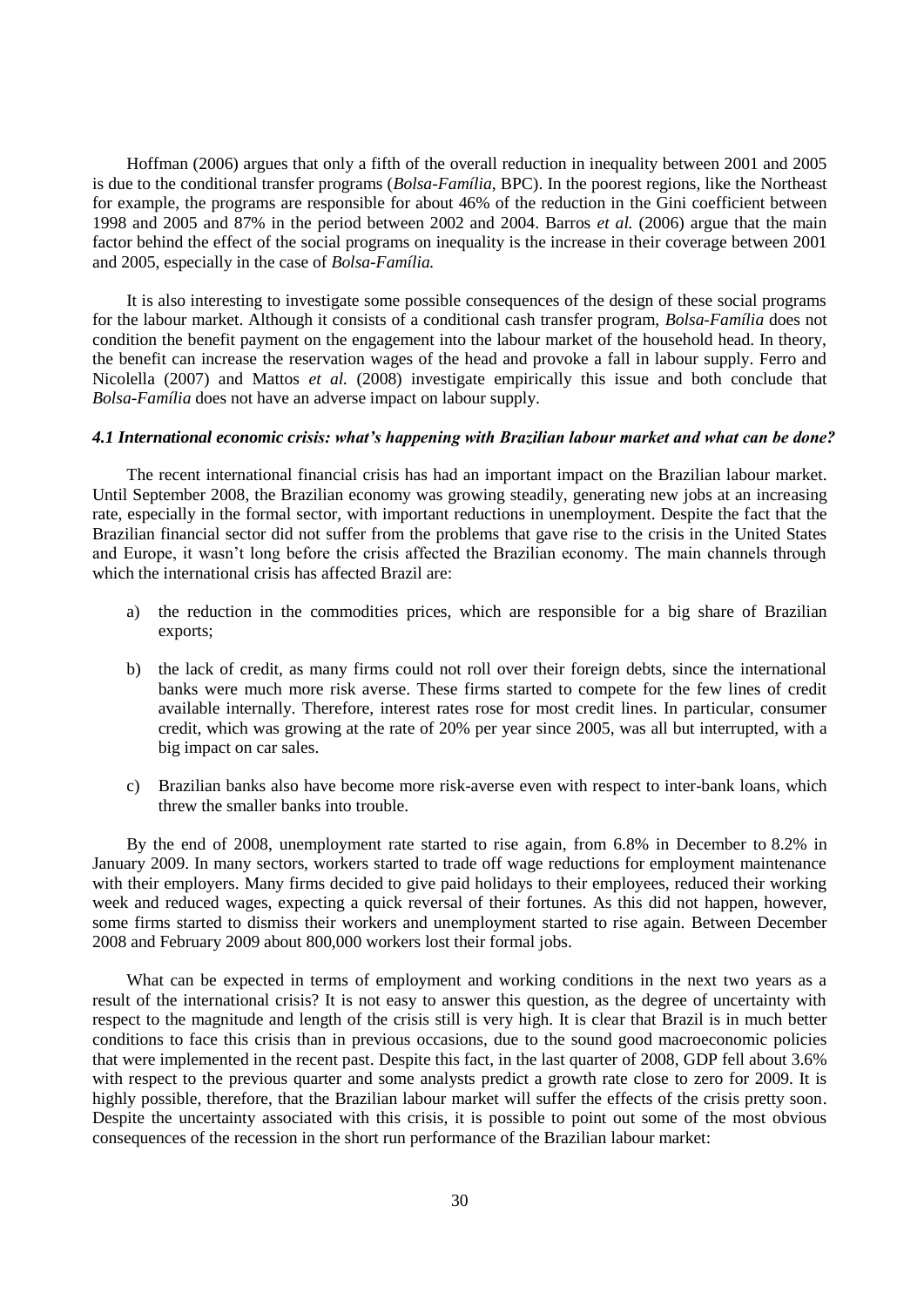- a) a continuous rise of the unemployment rate: given that the level of investments fell dramatically since the last quarter of 2008, and that firms still do not envisage a recovery in the demand for their products, it is highly possible that the Brazilian economy will not be able to generate enough jobs to absorb the millions of new workers that arrive in the labour each year, plus the ones that re-enter the market every year.
- b) an increase in informality: given that the majority of lost jobs are in the formal sector, transitions from informal to formal jobs are becoming more difficult, which should increase the rate of permanence in the informal sector and decrease the rate of transitions from the informal to the formal sector or to unemployment.

Which economic policies could be adopted in this context to alleviate the effects of the economic crisis on the labour market?

- Tax reforms: Brazil is one of the countries with the most complex tax systems in the world. There are more than 60 different types of taxes, which increase dramatically the transaction costs and the rate of inefficiency of firms, workers and consumers, which have to spend an enormous amount of time understanding the system and devising ways to pay lower taxes. Brazilian firms spend on average 2600 hours per year to pay taxes, the highest rate in the world (World Bank, 2009). Despite new initiatives aiming at simplifying the tax system to small firms (*Lei do SIMPLES*), there are still many distortions in the Brazilian tax system.
- Labour costs: it is very expensive to hire workers in the formal sector. Firms have to pay up to 80% of the value of monthly wages as additional labour costs. In order to fire workers, in case of necessity, firms have to pay fines equivalent to 40% of all the forced savings accumulated in the job (FGTS). This system provides incentives for formal workers to change jobs often and disincentives for firms to keep workers for a long time. In Brazil, firms only hire formal workers if they are absolute sure that demand will rise continuously for a long time. This system has to be changed in order to increase labour market flexibility.
- Judicial system: according to the World Bank (2002 in Meneghin and Bugarin, 2008), every year 2 million labour litigations are initiated in the judicial system and the average length of each litigation is 31 months. The most common result of these litigations is that workers and firms share the value in dispute: workers receive on average 40% of the total value. Employers, therefore, have incentives not to pay the full value of workers' rights, since they know they will have to pay more after the litigation comes to an end (Meneghin and Bugarin, 2008). It is necessary, therefore, to speed up and rationalize the Brazilian labour judicial system, so that more formal jobs can be generated.
- Cost of doing business: Brazil appears in the  $125<sup>th</sup>$  position among 181 countries in the World Bank (2009) report that evaluates the costs of doing business in each country. Brazil is one of the countries with the stringent regulations for business start-up, requiring 18 different procedures. Moreover, it takes on average 152 days to close a firm in Brazil. It is therefore necessary to simplify all the procedures necessary to open and close firms, and to reduce significantly the bureaucracy in the Brazilian public sector.
- Increase the length of the unemployment benefit: Nowadays the unemployment insurance program stipulates that payments in case of unemployment only last for 3 to 5 months, depending on the worker's previous contributions to the social security system. The number of payments should be increased to cover the expected duration of the financial crisis and avoid that children drop out from school and start to work in order to replace the temporary fall in family income.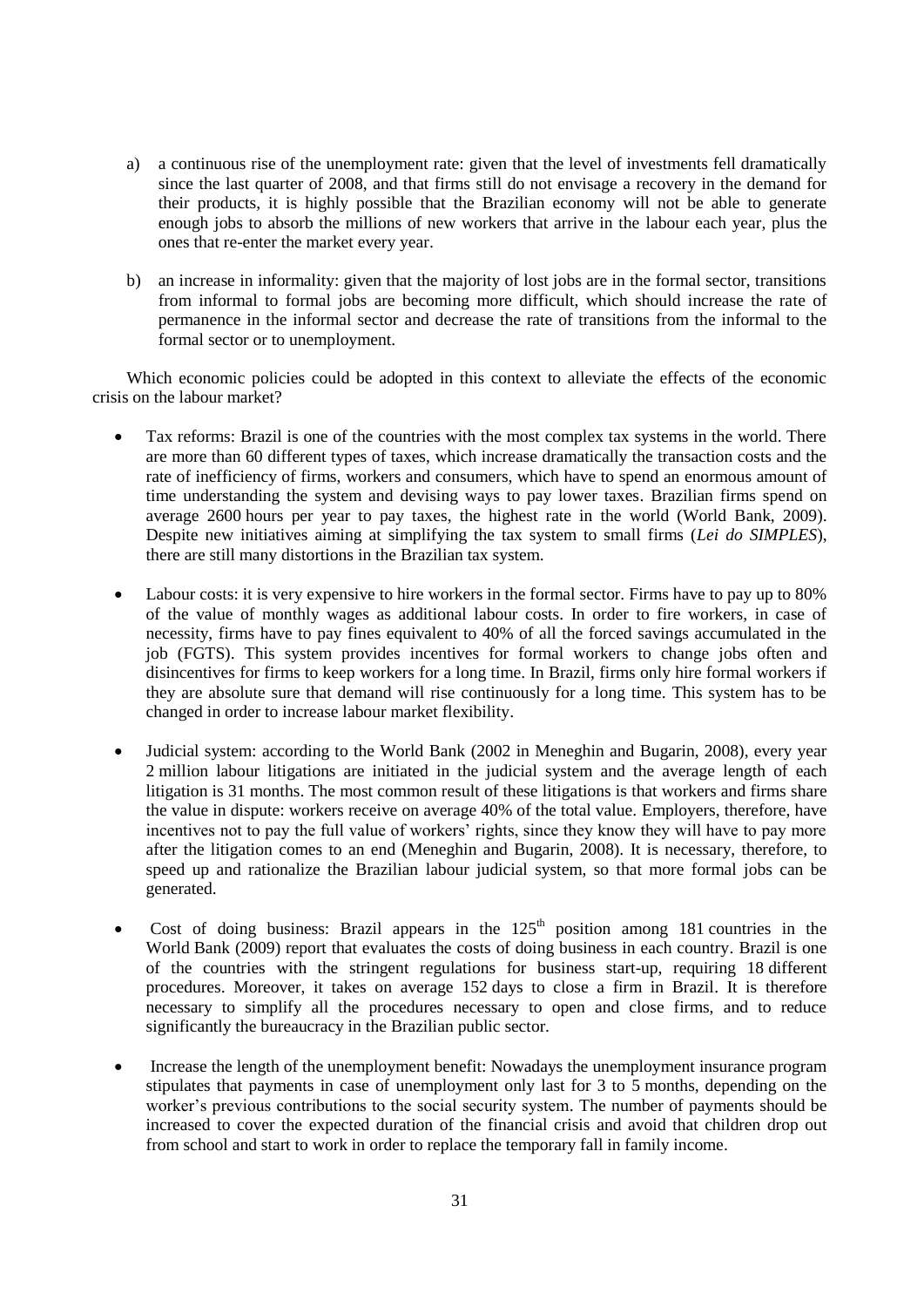Expand coverage and amount of the *Bolsa-Família* program: in the context of a financial crisis, it would be necessary to expand the coverage of a program that has been very well evaluated, both in terms of targeting and in terms of its effect on poverty and inequality. This is necessary to keep family income above a minimum value necessary for food expenditure in case the head becomes unemployed in the poorest regions and to avoid that children drop out from school and start to work in order to replace the temporary fall in family income

## **5. Conclusions**

Based on evidence assembled thus far, what are the policy lessons that can be used to generate more and better jobs? After a couple of decades with very volatile macroeconomic conditions and high levels of inequality, growth in the new century in Brazil has been able to generate jobs at an increasing rate. This has led to a decline in unemployment and in informality, despite an increasing labour force participation rate. Moreover, the increasing level of human capital accumulation, coupled with the amplification of the conditional cash transfer programs, like *Bolsa-Família*, has led to a steady fall in inequality, for the first time in decades. This evidence suggests that after a period of adjustment to the trade liberalization and privatization reforms, Brazil has found a stable path of development.

In order to continue in this path, despite the recent global economic crisis, Brazil has to continue expanding the education of its workforce, increasing the transitions from high school to college education. Moreover, it has to improve the *Bolsa-Família* program, so that the 11 million families that benefit from it in Brazil can find a way out of poverty in the long run and start participating more effectively in the labour market.

In order to decrease informality, it is necessary to promote institutional reforms to speed up the process of creating new firms, to reduce the tax burden levied on the small formal firms, to simplify the tax and the labour judiciary system and to implement the labour market reforms so that the hiring and firing of formal employees becomes less expensive in Brazil.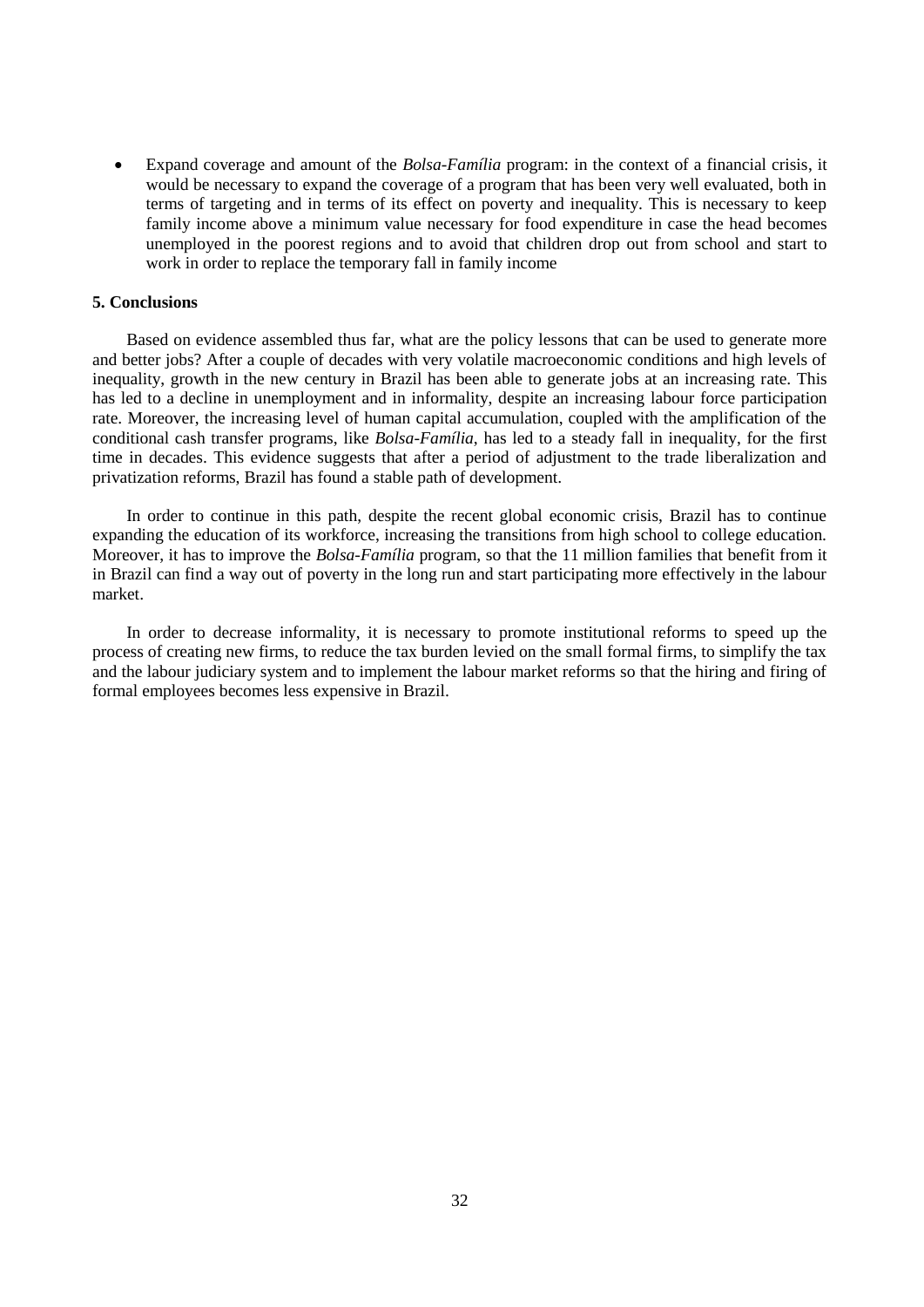#### **REFERENCES**

- Ahsan, A. and C. Pagés (forthcoming), "Are all labour regulations equal? Evidence from Indian manufacturing", *Journal of Comparative Economics*.
- Amadeo, E. and J. Camargo (1996), "Instituições e o mercado de trabalho no Brasil" in Camargo, J. (org) *Flexibilidade no Mercado de Trabalho no Brasil. Fundação Getúlio Vargas*, Rio de Janeiro.
- Amadeo, E., I. Gill and M. Neri (2000), "Brazil: the pressure points in labour legislation". *Ensaios Econômicos EPGE*.
- Barros, R. (1993), "The Informal Labour Market in Brazil", *mimeo*.
- Barros, R., M. Carvalho and S. Franco (2006), "O papel das transferências públicas na queda recente da desigualdade de renda brasileira" in Barros, R., M. Foguel and G. Ulyssea (eds.), *Sobre a recente queda da desigualdade de renda no Brasil*, Brasília: IPEA.
- Barros, R. and C. Corseuil (2004), "The Impact of Regulations on Brazilian Labour Market Performance", in: Heckman, J. and C. Pagés, *Law and Employment: Lessons from Latin American and the Caribbean*.
- Barros, R; and R. Mendonça (1995), "Os determinantes da desigualdade no Brasil", IPEA Discussion Paper, No. 377.
- Bonelli, R. and L. Ramos (1995), "Distribuição de Renda no Brasil: Avaliação das Tendências de Longo Prazo e Mudanças na Desigualdade desde Meados dos Anos 70", *Revista Brasileira de Economia*, Vol. 49, pp. 353-73.
- Bosch, M., E. Goni and W. Maloney (2007), "The determinants of rising informality in Brazil: Evidence from gross worker flows", IZA Discussion Paper 2970.
- Camargo, J. and M. Néri (1999), "Distributive Effects of the Brazilian Structural Reforms", *Anais do XXVII Encontro Nacional de Economia*, pp. 1845-1868.
- Chang, R., L. Kaltani and N. Loayza, (forthcoming), "Openness can be good for growth: The role of policy complementarities", *Journal of Development Economics*.
- Cunat, A. and M. Melitz (2007), "Volatility, labour market flexibility, and the patterns of comparative advantage", NBER Working Paper 13062. National Bureau for Economic Research, Cambridge, MA.
- Cunningham, W., L. McGinnis, R. Verdú, C. Tesliuc, and D. Verner (2008), *Youth at Risk in Latin America and the Caribbean: Understanding the Causes, Realizing the Potential*, The World Bank: Washington, DC.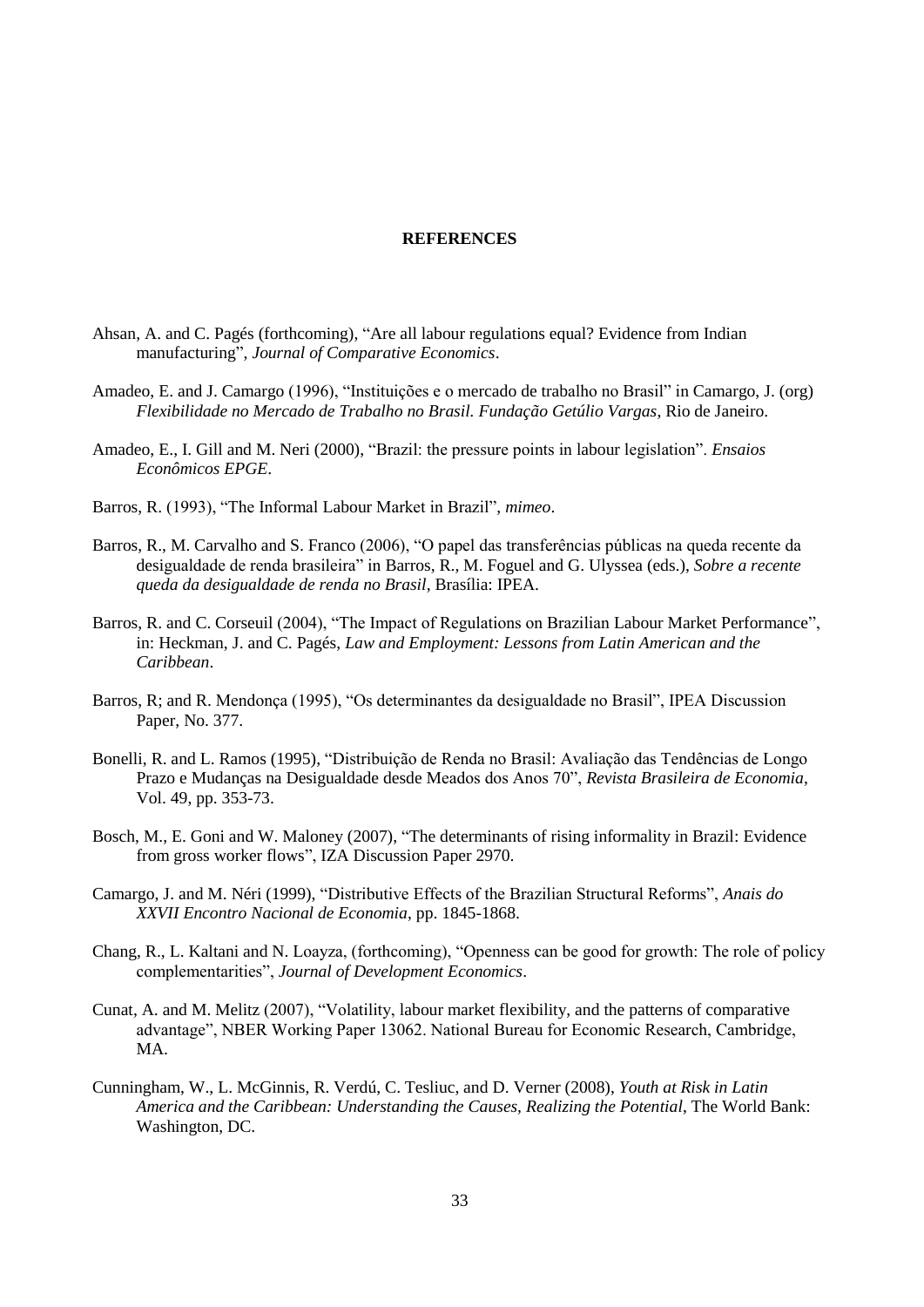- Curi, A.and N. Menezes-Filho (2004), "Os Determinantes das Transições Ocupacionais no Mercado de Trabalho Brasileiro", in *Anais do XXXII Encontro Nacional de Economia*.
- Djankov, S. and R. Ramalho (forthcoming), "Employment laws in developing countries", *Journal of Comparative Economics*.
- Ferreira, C. (2006), "Aposentadorias e Distribuição da Renda no Brasil: uma nota sobre o período 1981 a 2001", *Revista Brasileira de Economia*, Vol. 60, No. 3, pp. 247-260.
- Ferro, A. and A. Nicolella, (2007), "The impact of conditional cash transfer programs on household work decisions in Brazil" FEA-RP Working Paper Series.
- Firpo, S. and M. Reis, (2006), "O salário mínimo e a queda recente da desigualdade no Brasil" in Barros, R., M. Foguel and G. Ulyssea (eds.), *Sobre a recente queda da desigualdade de renda no Brasil*, Brasília: IPEA.
- Freund, C. and B. Bolaky (2008), "Trade, regulations, and income", *Journal of Development Economics*, Vol. 87, No. 2, pp. 309-321.
- Heckman, J. and C. Pagés (2004), *Law and Employment: Lessons from Latin America and the Caribbean*, University of Chicago Press, Chicago.
- Heckman, J. and C. Pagés (2000), "The cost of job security regulation: Evidence from Latin American labour markets", *Economia*, Vol. 1, No. 1, pp. 109-154.
- Helpman, E. and O.Itskhoki (2007), "Labour market rigidities, trade and unemployment", NBER Working Paper 13365, National Bureau for Economic Research, Cambridge, MA.
- Henriques, R. (2001), "Desigualdade Racial no Brasil: Evolução das Condições de Vida na Década de90", IPEA Texto para Discussão, no. 807.
- Hoffmann, R. (2006), "Transferências de renda e redução da desigualdade no Brasil e em cinco regiões entre 1997 e 2005", in Barros, R., M.Foguel, and G. Ulyssea, (eds), *Sobre a recente queda da desigualdade de renda no Brasil*, Brasília: IPEA.
- Hoffmann, R. (2005), "As transferências não são a causa principal da redução da desigualdade, Econômica, Rio de Janeiro, v. 7, n. 2, p. 335-341, 2005.
- Hoffmann, R. (1995), "A Desigualdade e Pobreza no Brasil no Período 1979-90", *Revista Brasileira de Economia*, Vol. 49, pp. 277-94.
- ILO (2006), *Trabalho decente e desigualdade racial no Brasil*, International Labour Organization, *mimeo*.
- Kaplan, D. (forthcoming), "Job creation and labour reform in Latin America", *Journal of Comparative Economics*.
- Kucera, D. and L. Roncolato (2008), "Informal employment: Two contested policy issues", *International Labour Review*, Vol. 147, No. 4, pp. 321-348.
- Kugler, A. and M. Kugler (2003), "The Labour Market Effects of Payroll Taxes in a Middle-Income Country: Evidence from Colombia", IZA Discussion Paper 852, Institute for the Study of Labour, Bonn, Germany.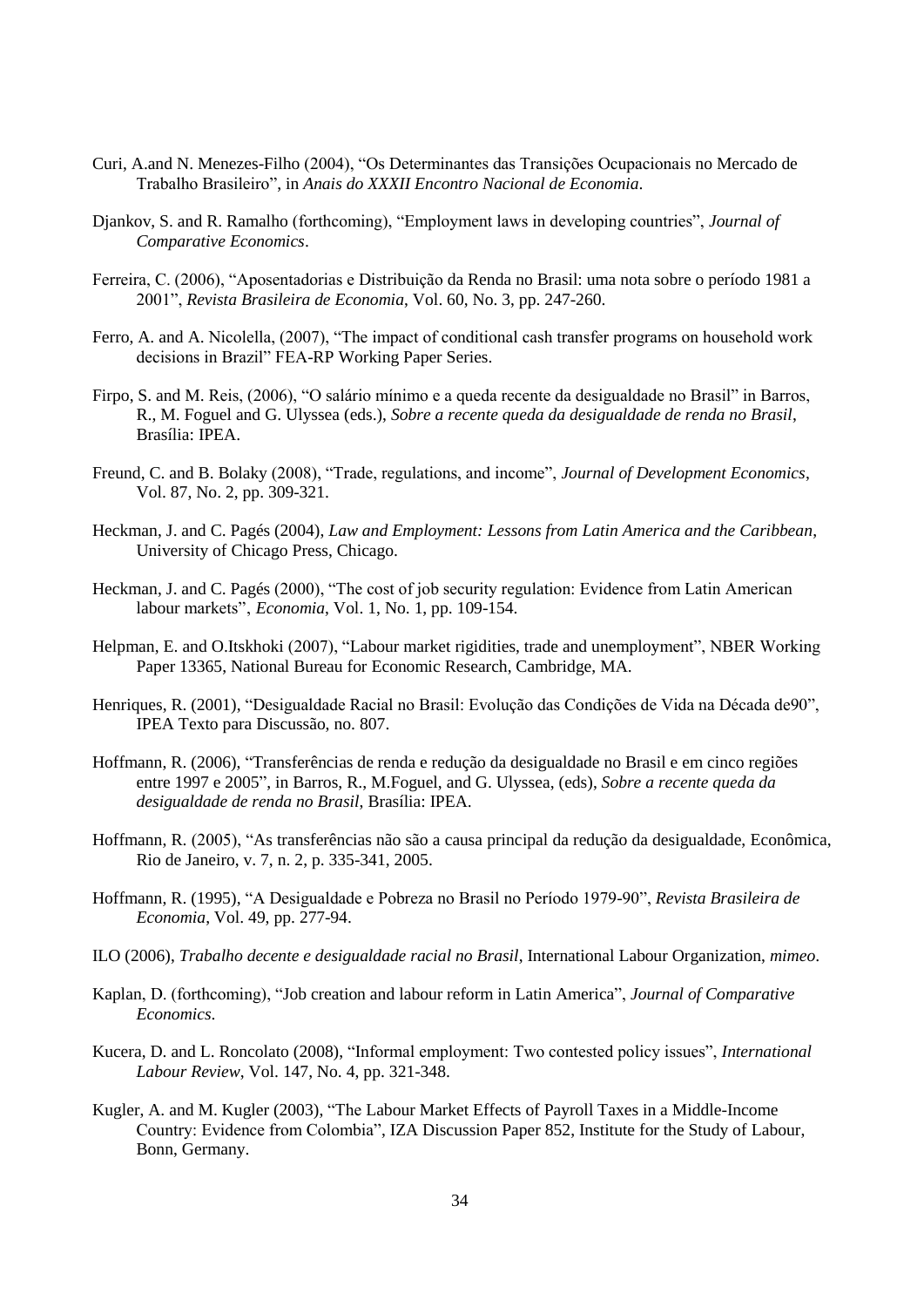- Lam, D. and R. Schoeni, (1993), "Effects of Family Background on Earning and Returns to Schooling: Evidence from Brazil", *Journal of Political Economy*, Vol. 101, pp. 711-738.
- Lemos, R.and L. Scorzafave (2006), "Decomposição da desigualdade da renda do trabalho no Brasil: 1992-2004", *mimeo*.
- Lima, E. and L. Scorzafave (2008), "Análise da Evolução da Desigualdade de Renda no Brasil Segundo Fontes de Rendimento - 1981 a 2004", *mimeo*.
- Litchfield, J. (1999), "Inequality: Methods and Tools", *mimeo*.
- Loyaza, N. (1996), "The Economics of Informal Sector: A Simple Model and Some Empirical Evidence from Latin America", Carnegie Rochester Series in Public Economics, Vol. 45, pp. 129-162.
- Machado, A., A. Oliveira and M. Antigo, (2006), "Evolução recente do diferencial de rendimentos entre setor formal e informal no Brasil (1999 a 2005): evidências a partir de regressões quantílicas", in: Barros, R., M. Foguel and G. Ulyssea, (eds.), *Sobre a recente queda da desigualdade de renda no Brasil*, Brasília: IPEA.
- Machado, A. and R. Ribas (2008), "Where Are the Jobs that Take People Out of Poverty in Brazil?", One Pager, No. 61, International Poverty Centre, Brasília, Brazil.
- Mattos, E., F. Marques and S. Maia (2008), "Oferta de trabalho e transferências: evidências do efeito das condições impostas pelo programa Bolsa-Família" in *XXXVI Anais da ANPEC*.
- Mello, L., N. Menezes-Filho and L. Scorzafave (2006), "[Improving Labour Utilisation in Brazil](http://webmail.isp.edu.br/exchweb/bin/redir.asp?URL=http://ideas.repec.org/p/oec/ecoaaa/533-en.html)", [OECD Economics Department Working Papers](http://webmail.isp.edu.br/exchweb/bin/redir.asp?URL=http://ideas.repec.org/s/oec/ecoaaa.html) N.533, OECD, Paris.
- Meneghin, F. and M. Bugarin (2008), "A informalidade no mercado de trabalho e o impacto das instituições: uma análise sob a ótica da teoria dos jogos", *Economia Aplicada*, Vol. 12, No. 3, pp. 341-363.
- Menezes-Filho, N. and M. Mundler (2007), "Labour Reallocation in Response to Trade Reform", *mimeo*.
- Menezes-Filho, N. and L. Scorzafave (2007), "Oferta e Demanda por Trabalho no Brasil", *mimeo*.
- Menezes-Filho, N (2001),"Educação e Desigualdade" in Menezes-Filho, N. and M. Lisboa (Eds), *Microeconomia e Sociedade no Brasil*. (1 ed.), Rio de Janeiro: Contra Capa, Vol. 1, pp. 13-50.
- Perry, G., W. Maloney, O. Arias, P. Fajnzylber, A. Mason and J. Saavedra-Chanduvi (2007), *Informality: Exit and exclusion*, Washington, DC, World Bank.
- Ramos (2006), "Desigualdade de rendimentos do trabalho no Brasil, de 1995 a 2005" in Barros, R., M. Foguel and G. Ulyssea, (eds.), *Sobre a recente queda da desigualdade de renda no Brasil*, Brasília: IPEA.
- Reis, J. and R. Barros (1991), "Wage Inequality and the Distribution of Education", Journal of Development Economics, vol. 36, pp.117-143.
- Scandiuzzi, J. (1999), *Desemprego, informalidade e política salarial no mercado de trabalho brasileiro*, PhD. Thesis, PUC-Rio.